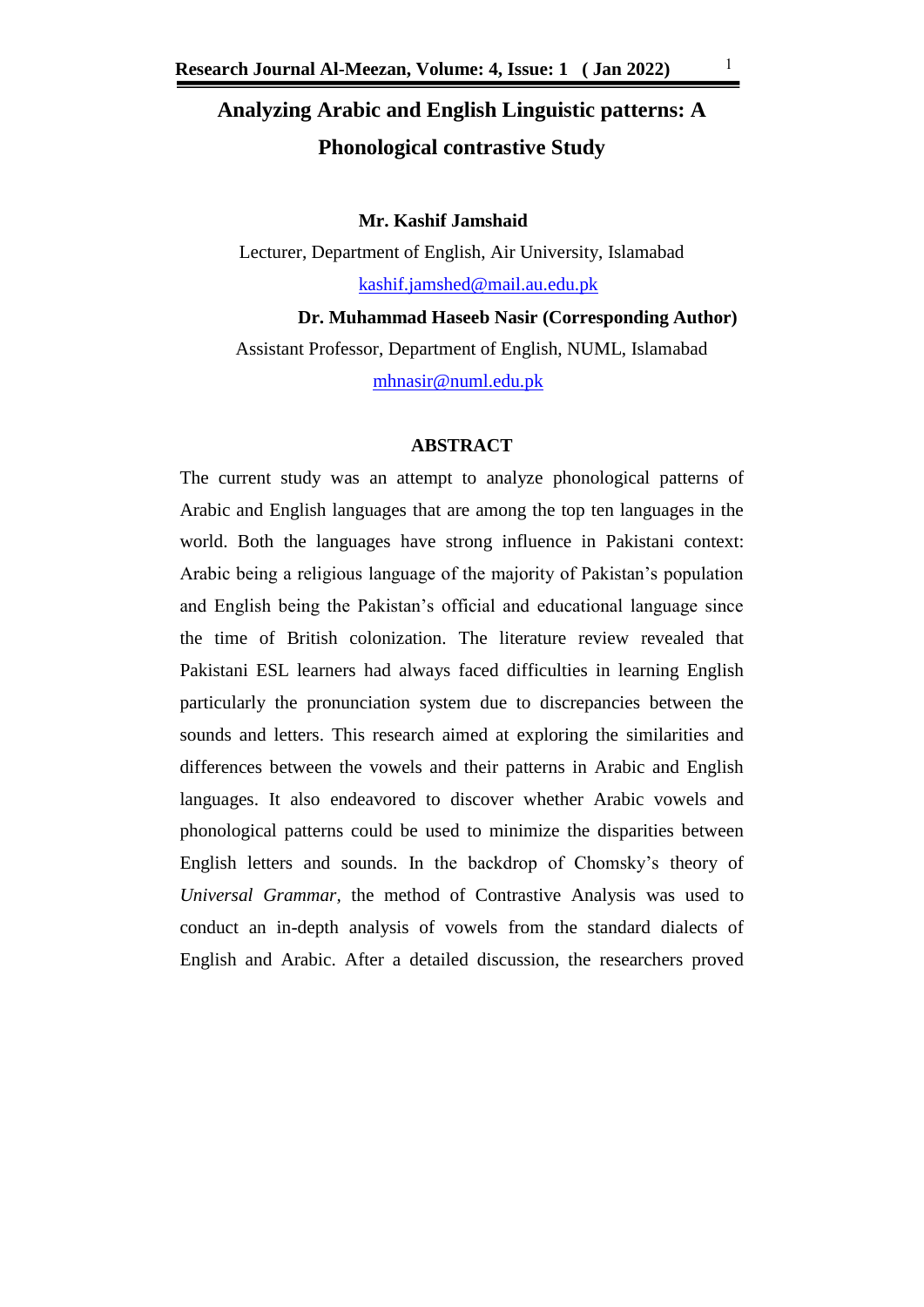how explicit and clear Arabic phonological patterns were in comparison with English vowels and the ways in which Arabic system could be used to eliminate the inconsistencies between English vowel sounds and letters to assist the ESL learners.

**Keywords:** Phonetics, Phonology, TESOL, Arabic and English Vowels sounds

# **INTRODUCTION:**

In Islamic Republic of Pakistan, majority of the population is Muslim. As Arabic is the sacred religious language of Islam, the Muslims have a great devotion for Arabic. Due to this reason, Arabic is one of the languages that are learned and taught in Pakistan from school to university levels. Besides, thousands of religious institutions are devoted to learning and teaching Arabic. Those institutions are associated with one of the major boards that are Minhaj.ul.Quran, Wafaq.ul.Madaris, Tanzeem.ul.Madaris, and Dar.ul.Uloom Mohammadia Ghausia, Bhera, Sargodha.

In these religious institutions, the students study for seven, eight or nine years to earn the degrees of Al-Shahada tul Alamiya. During these years, Arabic is taught extensively focusing on all its four skills reading, writing, listening and speaking beside Arabic grammar which is focused significantly to enable the students interpret the religious texts. With Arabic language, its literature is also comprehensively studied. Apart from these degree awarding institutions, there are innumerable academies (madrassa) and mosques where the kids learn how to read the sacred text of the Quran. Some of them also memorize the text. Moreover, Arabic has been one of the official languages in  $UN<sup>1</sup>$ .

If we speak about English, it is the inseparable part of Pakistan's history. It was the official and educational language during the time of colonialism.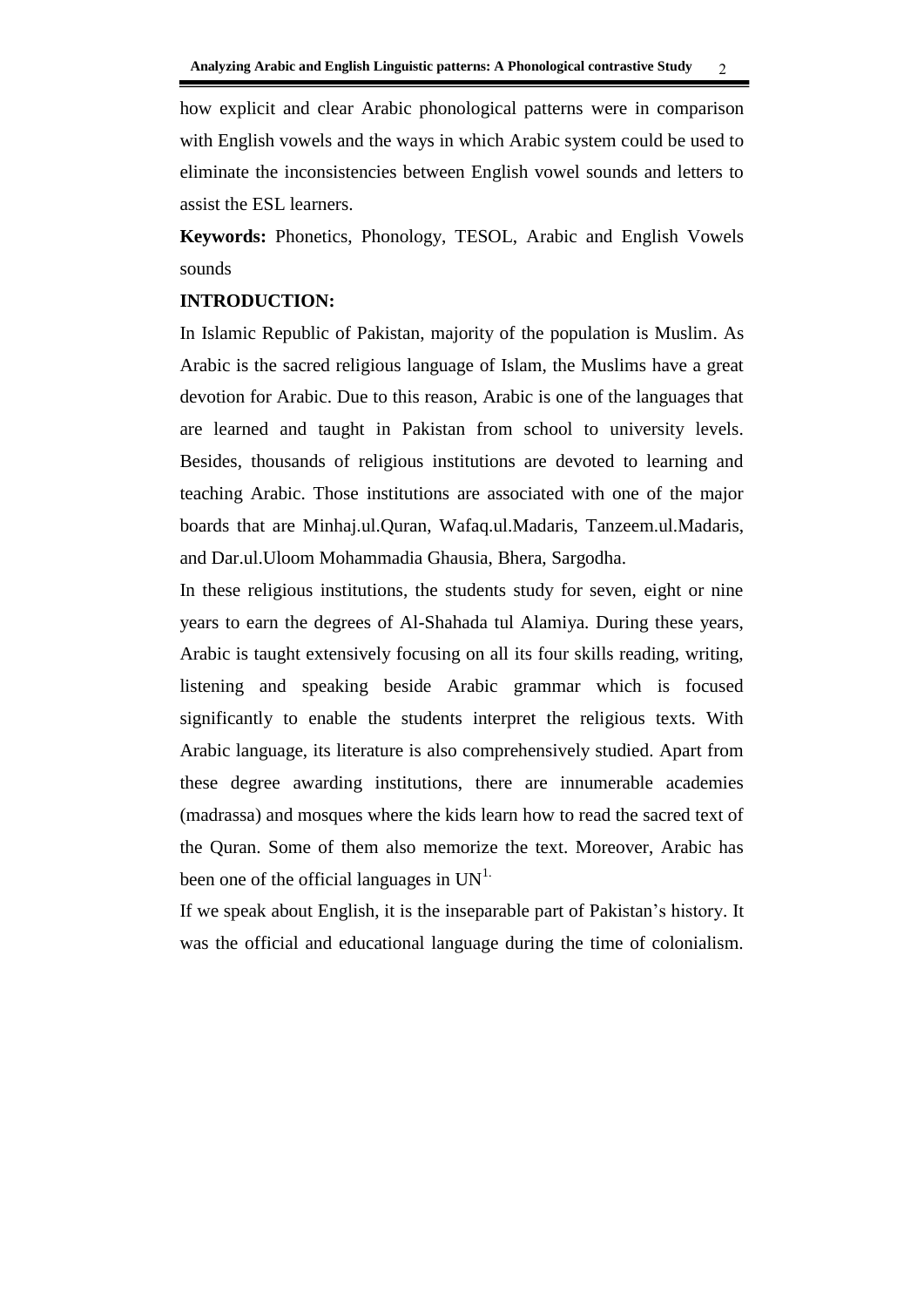Pakistan remained the part of British colony for over two centuries which resulted in English being the official and educational language of Pakistan even after seven decades of its postcolonial period. It is not only learnt and taught as a language, but it is also the language of communication in courts, offices, and parliaments, and language of education in schools, colleges and universities. Students even from other countries i.e. Soudan, Saudi Arabia, Afghanistan, and China etc. come to Pakistani universities to learn and study English. Pakistani diasporic literature in English has also made its own place in the world English literature.

If we go beyond Pakistan, it is a fact that English is now the most used language in international business, politics, internet communication, technology, science, commerce, and education etc. and it is learned and taught almost all over the world. Its importance is growing with each passing day<sup>2</sup>. Likewise, it is now learned and taught in Arab countries as well e.g. UAE, Saudi Arabia, Qatar etc. even hire native English speakers to teach English in their institutes and universities. Besides, during the Iraq and Syria Wars, a huge number of Arabs migrated to Europe and America who are now bilingual using both English and Arabic in everyday life.

As far as Arabic is concerned, it is learned by English speakers and taught in English speaking countries due to their increased business with Middle Eastern Arab countries. Moreover, Arabs living in English countries also learn how to read and write Arabic. Hence, we see both the English and the Arabs learning both English and Arabic for different purposes.

However, it is observed that the way English is compared with other languages on different linguistic levels, it has not been compared with Arabic language. Although either of them belong to different language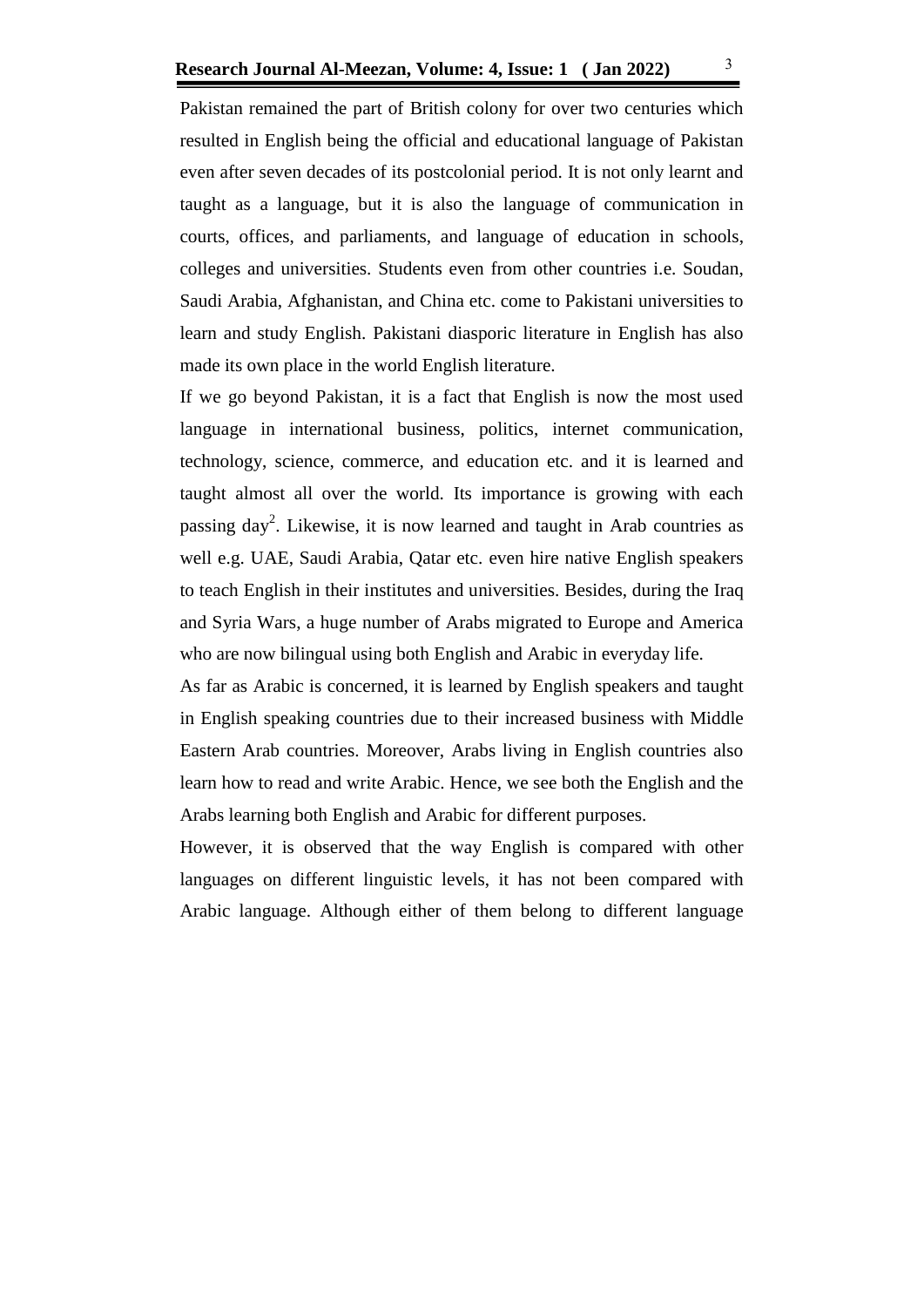family, yet the comparison between them will be useful for the learners of either of the language.

#### **Statement of the Problem**

As many studies prove that learning a second language is influenced by the native language of the speakers especially in speaking accent. The Arab students who are learning English as a second or foreign language and the English students learning Arabic language are superimposed by the influence of their mother tongue. In Pakistan, the focused aspects in English classes are mostly grammar and translation. Both the teachers and the students focus on reading and writing to prepare and pass the exams. Pronunciation, listening and speaking skills receive less focus. As a result, students remain weak in listening and speaking skills. English is one of the complex languages to learn especially when it comes to listening and speaking. The reason is the discrepancies between the letters and their sounds. It has twenty-six letters while the sounds forty-four including individual sounds and diphthongs. Some letters give more than one sounds; on the other hand, one sound is represented with more than one letter or combination of letters. In this case, comparison of English language with a language that has a better and comprehensive sound and letter system seems enlightening. However, the English linguists have not yet focused on Arabic from this perspective

#### **Research Questions**

- Q. 1. How far do the phonological patterns of English language differ from the patterns of Arabic and how do they align with each other?
- Q. 2. How similar or different do the organs of speech interact while articulating Arabic and English vowels?

#### **Research Objectives**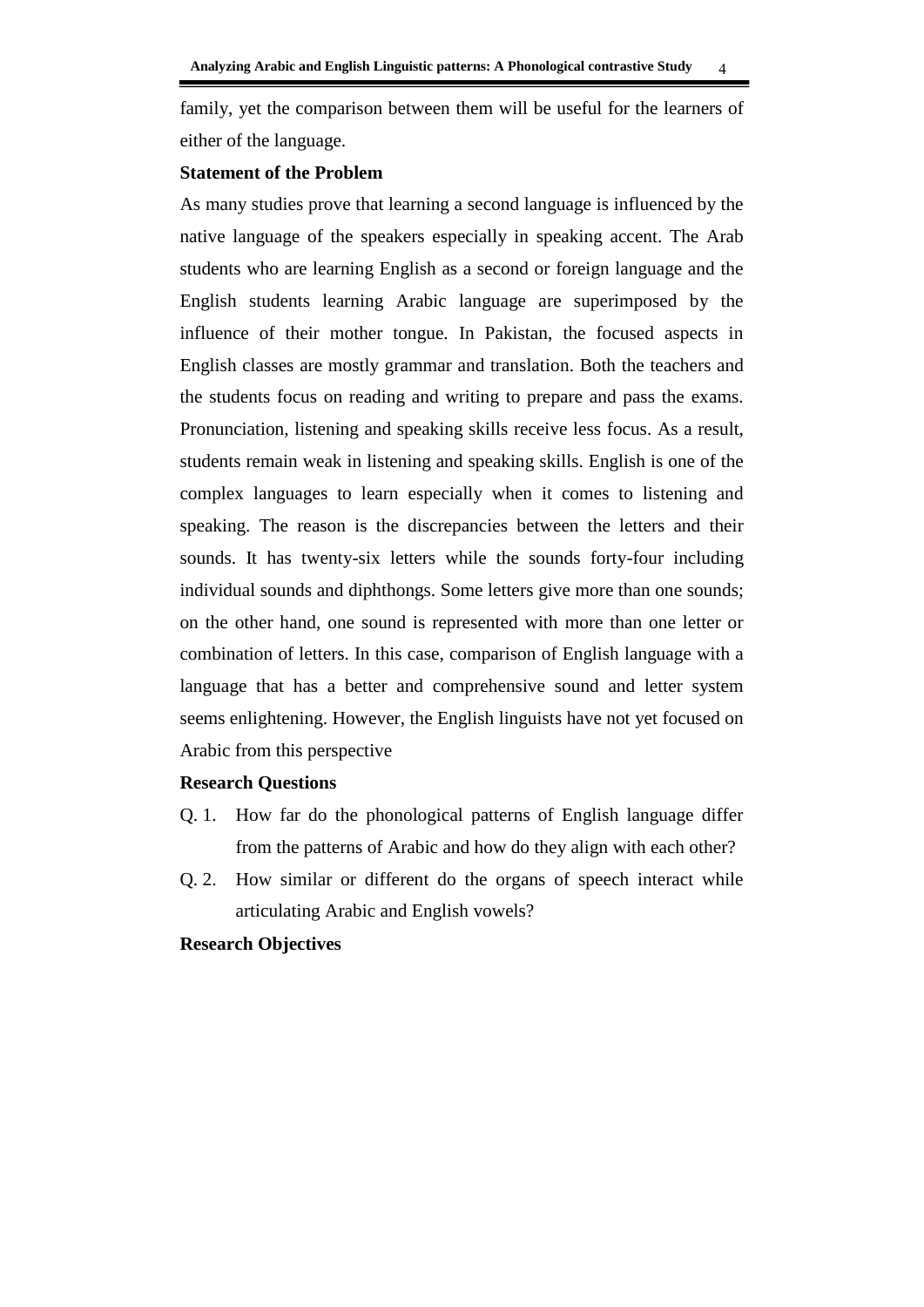- To investigate as to what extent the phonological patterns of Arabic and English language are identical or distinctive
- To explore whether and in what ways the places of articulation for English and Arabic vowels are different or similar

# **Significance of the Study**

Research comparing the target and the native languages is always helpful for the students learning either of the languages. Therefore, this study is beneficial for the students of both English and Arabic. The English speakers learning Arabic as well as the Arabs learning English would find it supportive in comprehending and pronouncing the sounds of target languages. In this regard, it also assists the teachers of both languages. The current study presents a comparison between Arabic and English vowel sounds which can be the foundation for further research exploring further phonological and phonetic or linguistic comparisons.

# **Delimitation**

The current study focuses on the following areas:

- Firstly, it is delimited to the patterns of Arabic and English phonology.
- Secondly, it is delimited to comparison and contrast of vowel sounds of Arabic and English languages with their places of articulation.
- Thirdly, it is delimited to the dialects of Received Pronunciation in English and Classical Arabic.

# **LITERATURE REVIEW**

### **Importance of Contrastive Linguistics**

Contrastive Linguistics can never be ignored due to two facts: firstly, it provides the linguists with profound insights into the weaknesses and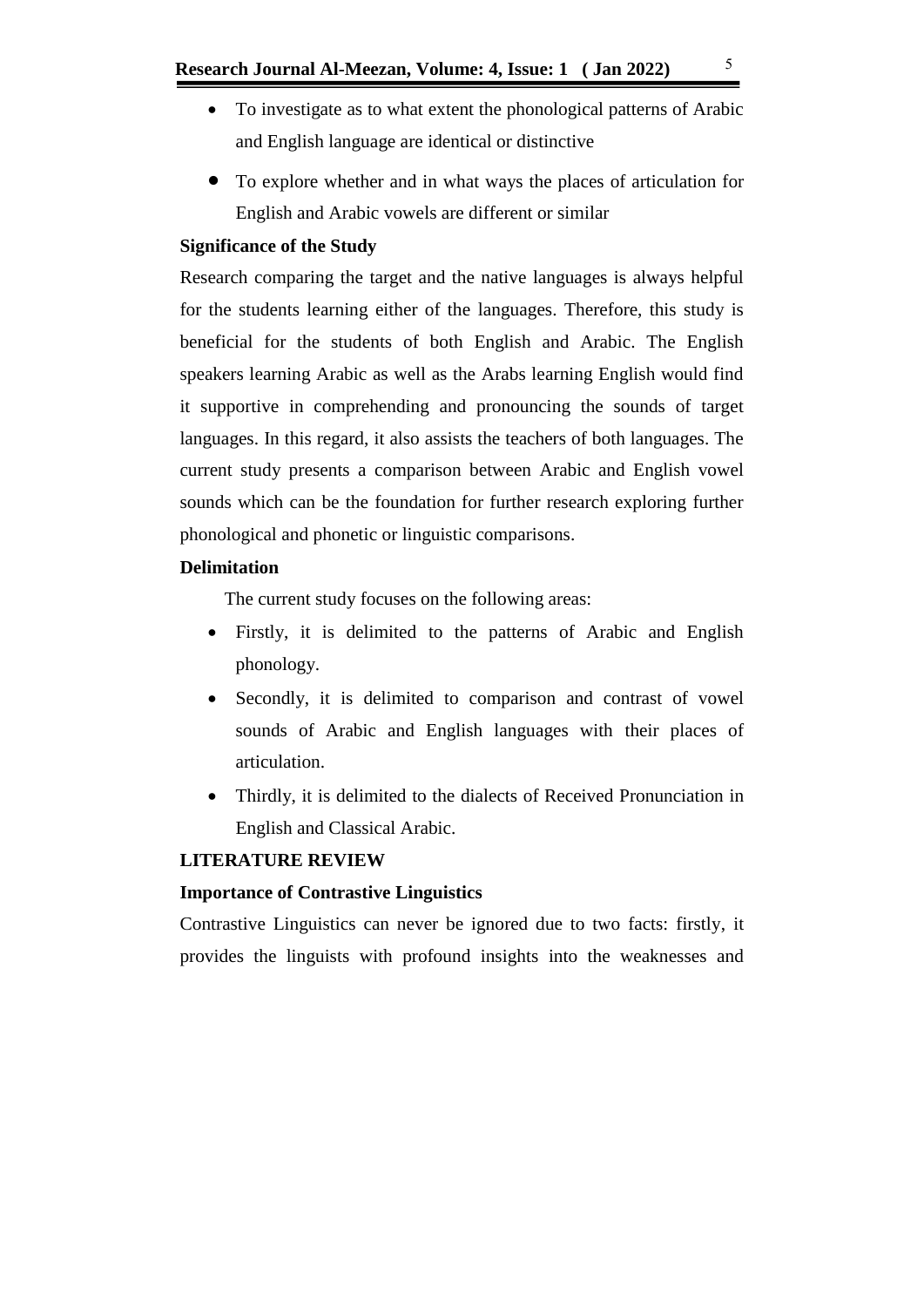strengths of the language being studied. Secondly, it assists teachers and students in teaching and learning that language. For second language learners, it is now an accepted phenomenon that mother tongue always interferes. Second language learners mostly struggle with the grammar and sounds of the target language because they try to use to the system of mother tongue and adapt the target language accordingly. The most common areas of intersection are the sounds and sentence structures. They match them with their mother tongue and get confused at some / many points because of differences or somewhat similarities.

Exploring and describing the differences and similarities between the mother language and the target language is beneficial in learning and comprehending the sound similarities / differences and other phonological features. When they are able to differentiate and relate them, it helps them avoid mingling and confusing the languages' sounds and patterns and committing errors<sup>3</sup>. Here comes the role of Contrastive Linguistics which makes the language learning and teaching more effective by describing the similarities and difference among the languages.

# **Comparative studies between Arabic and English Languages**

Following the tenets of comparative linguistics, many comparative studies have been conducted to compare English with other languages. One such research was carried out by Haq at National University of Modern Languages under the topic "*Comparative Study of Phonology and Proverbs of Potohari and English Languages."* In that study, after comparing the histories of the selected languages, she highlights the differences and similarities between the alphabet and sounds of both the languages. The researcher also draws a comparison among the proverbial expressions used in English and Potohari languages. After comparing their histories, she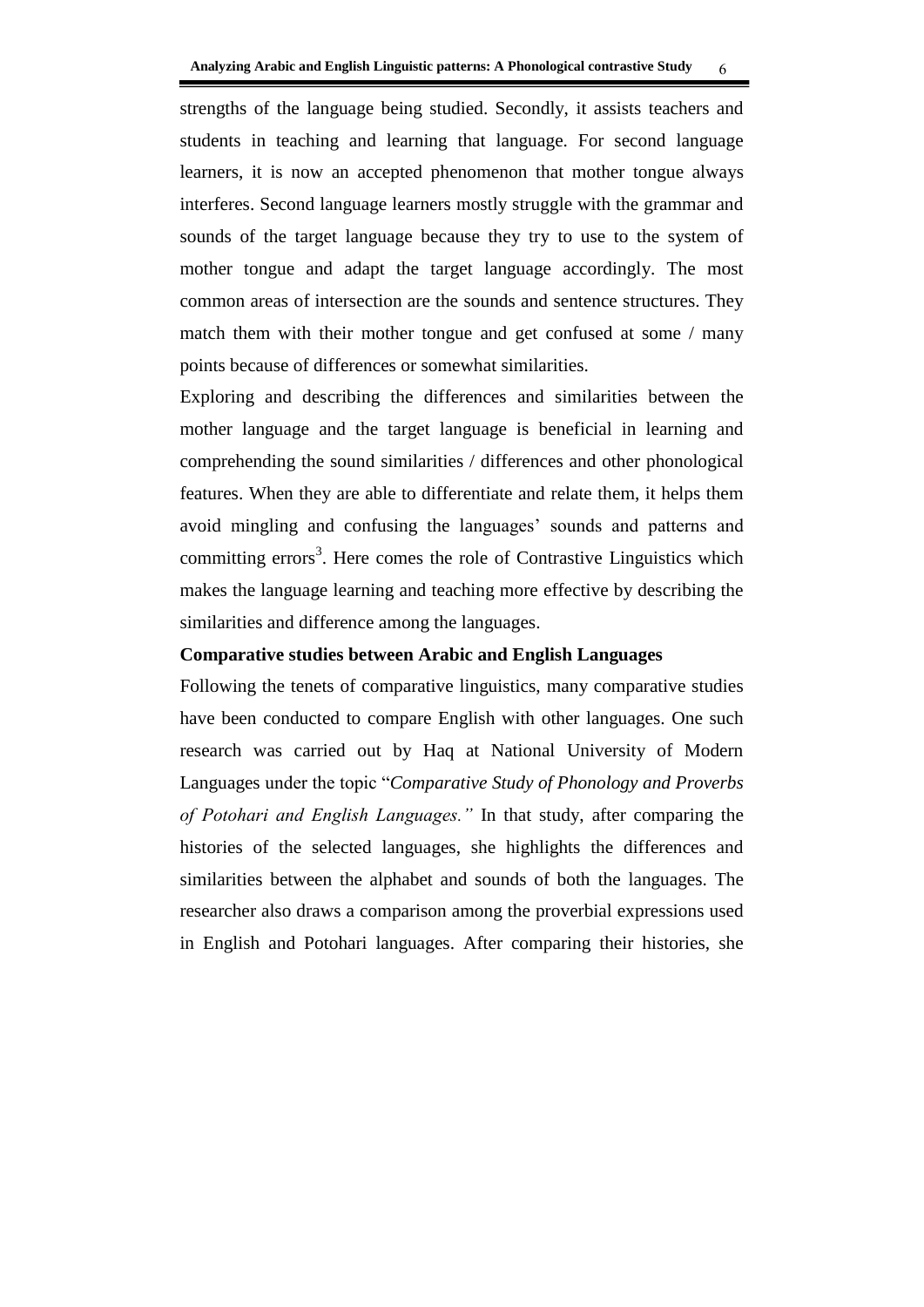concludes that both Potohari and English belong to the same language family i.e. Indo-European Family of languages. The researcher also discovers that a certain number of Potohari phonemes do not exist in English. However, all English phonemes do exist in Potohari language. Where English language has forty four sounds, Potohari has sixty phonemes. Both English and Potohari have a rich treasure of proverbs<sup>4</sup>.

Another comparative study in languages with the topic was: *Construction of Simple Sentences in English and Arabic: A Comparative Study.* It explains and compares the components of sentence structure in English and Arabic languages; how they are joined to build the sentences in either of the languages. It also explicates and compares the kinds of sentences in both the languages. Moreover, the agreement of subjects with their verbs and predicate in terms number and gender is another highlighted aspect in the mentioned study. The researcher finds out both similarities and differences in the parts of speech and their combination in the construction of sentences as her main concern was to delineate the convergence and divergence in sentence structures of Arabic and English languages<sup>5</sup>. In a comparative study, the stress patterns of Pashto and English languages in bi-syllabic, tri-syllabic, tetra-syllabic and penta-syllabic words have also been explored. The results show that the stress falls mostly upon the initial syllables in English language whereas on the last syllables in Pashto $6$ .

Rahman compared Arabic and English Linguistics and focused on their historical perspective. He draws a comparison between English and Arabic languages from the linguistic perspective. He focuses on phonology, phonetics and syntax of both the languages. He explains the history of Arabic Linguistics, highlights the contribution of the Holy Quran in the development of Arabic linguistics and the historical account of every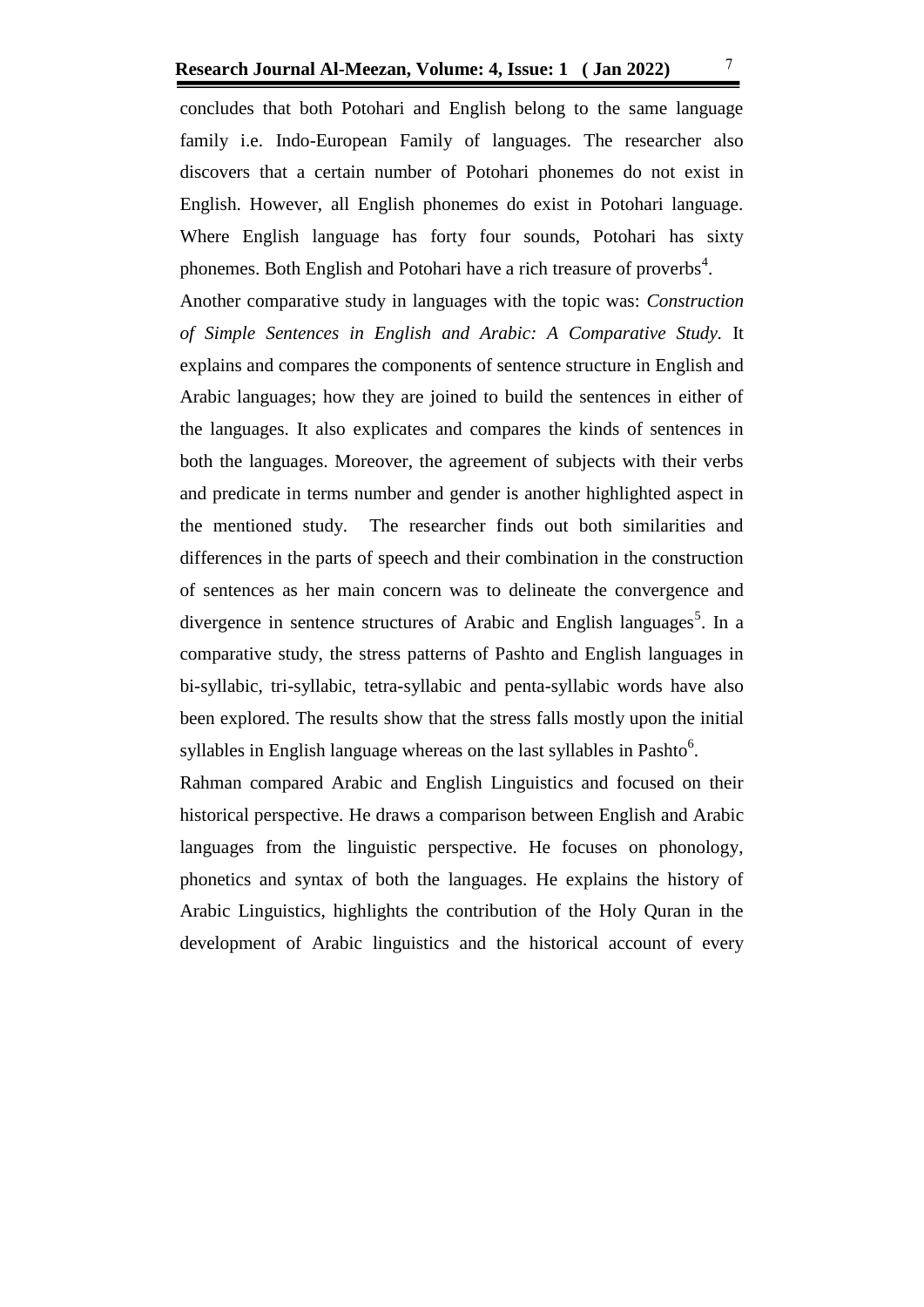branch of linguistics in Arabic. Through this detailed comparison, he wants to explore which of these languages has more precise rules in its linguistic system and whether that advantageous language can benefit the other in simplifying its system. The results show that Arabic language has more explicit rules that have no ambiguity. Moreover, it can guide in simplifying the system of English language and making it less ambiguous. He proposes placing a specific diacritical mark on the English letter (that gives different sounds) to identify which the particular sound it gives at that place. This will reduce the discrepancies among English letters and sounds; it will also assist in making pronunciation of English language easy for learners<sup>7</sup>.

The study by Al-Hattami, a Ph.D. Candidate at Hodeidah University is more relevant to this research. He focuses on phonetic and phonology of the consonants of English and Arabic. He first gives details about the consonants of Arabic and English languages with their distinctive features. After that, he compares the consonant sounds of Arabic and English languages describing both the differences and the similarities. He also aims at helping the Arabic students in comprehending the sounds and learning English language. He suggests that the teachers should make the lesson plans keeping in mind dissimilarities between the consonants of Arabic and English languages. They should include such activities that can assist the learners in understanding more effectively. In this way, the problems created by such differences can be avoided<sup>8</sup>.

The current study is different from all the previously mentioned research. The researchers focus on sound patterns of the selected languages and more precisely the vowel sounds. Chomsky's theory of 'Universal Grammar' (1965) provides the theoretical basis for this study. It aims at describing the vowel phonemes of Arabic and English languages with their characteristics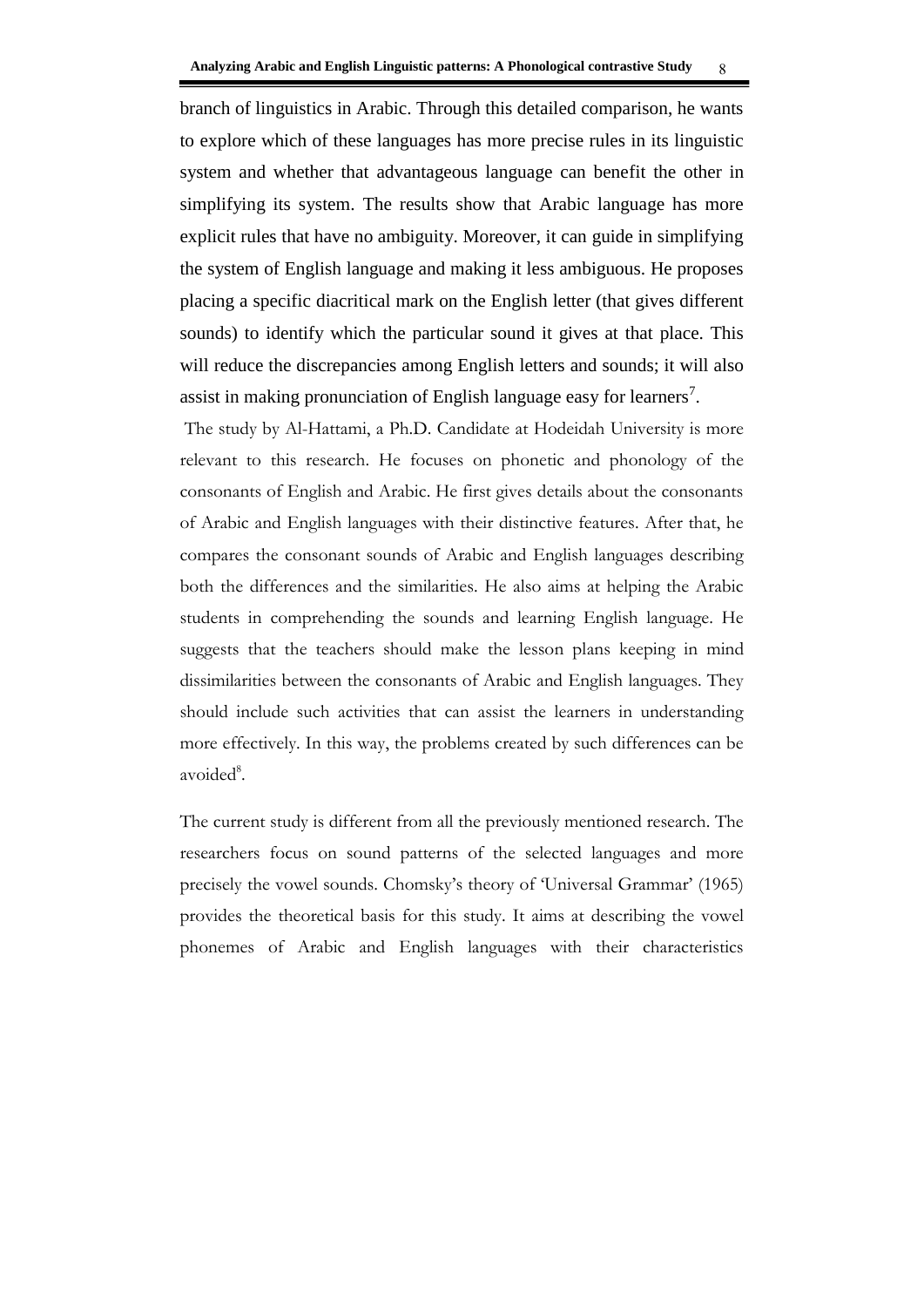explained by the respective linguists. After the presentation of data, the researchers highlight the differences and similarities between the vowel sounds of Arabic and English. They also explain the symbols which are used in written language to present the vowels in both languages and then compare them in detail. Moreover, they also describe how the vowels are arranged in the combinations to make the words and what the similarities and differences are in those arrangements when we compare Arabic and English languages. Considering these aims the current study is different from the previous research, yet a new addition to the existing body of knowledge.

#### **RESEARCH METHODOLOGY**

#### **Research Design**

The nature of the current study is comparative. The data for the current study has been collected in the form of text that is why it is qualitative research. Besides, the collection of date has taken place in naturalistic setting: no hypothesis, results or pre-planned designs have been stated in the start. In addition to that, the researchers' role does not remain objective as after collecting the non-numerical narrative data, the researchers have interpreted and analysed the data to draw out the findings and conclusion depending upon their observations. **Data, Data Collection and Rationale** The data for the current study has been collected from Arabic and English languages. The works by Jones  $(1918)^9$ , Roach  $(1983)^{10}$  and Rahman  $(2012)^{11}$  have been used for data collection. Arabic is the sacred language in Islam; majority of the Pakistani population is Muslim which is why they consider it a very sacred and prestigious language for them. It is learnt and taught in all over Pakistan. While English remains the language of education and the official language in Pakistan even in postcolonial period which is also widely taught and learnt in the country. The comparison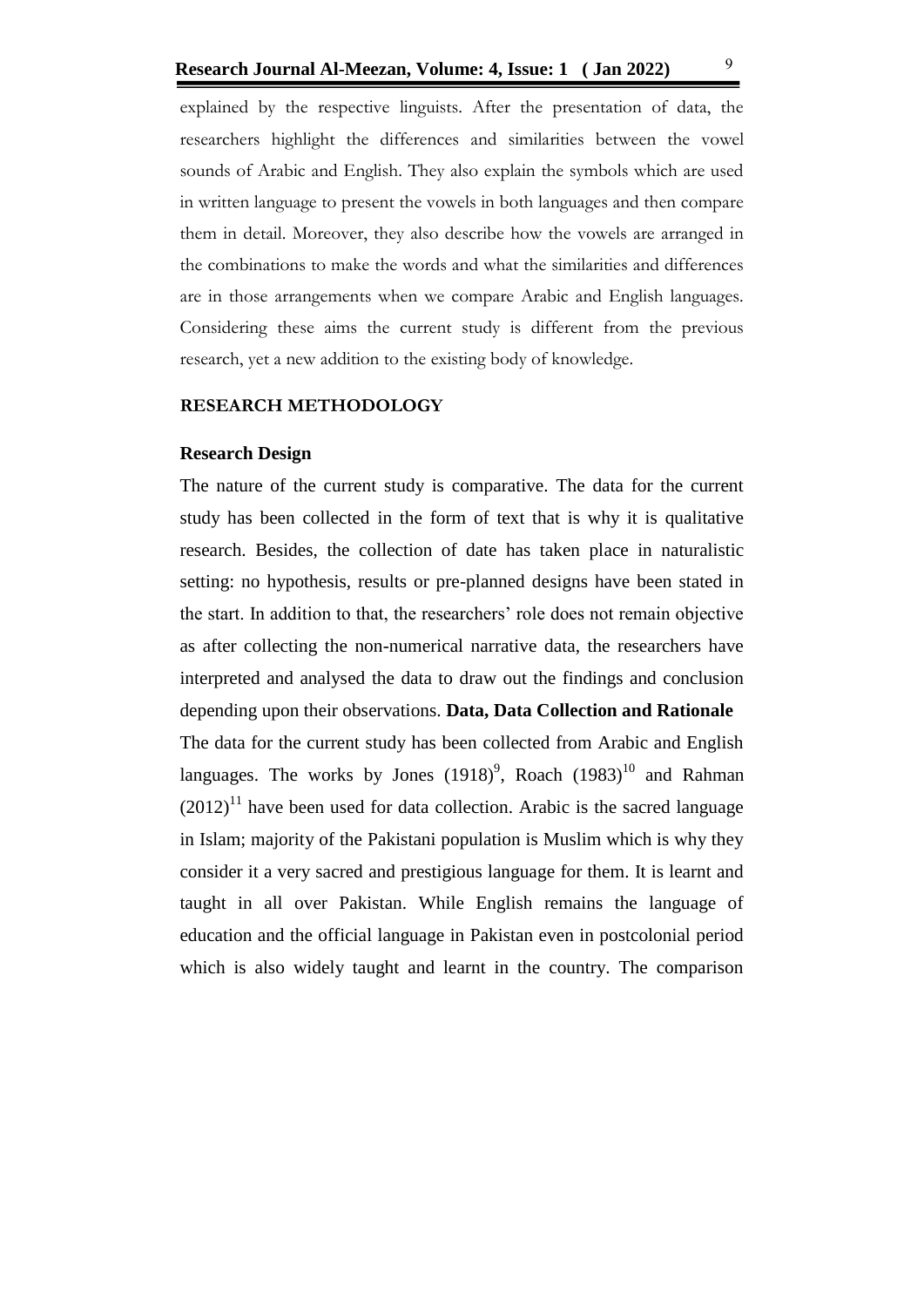between the vowel sounds of Arabic and English is indeed a beneficial study for the learners of both the languages and also insightful for the linguists.

#### **Research Method**

The current employs Contrastive Analysis as a method for analysing the phonological patterns of Arabic and English language. Moreover, the data has been presented in parallel description which is a common practice in the contrastive analysis.

#### **Theoretical Framework**

The researchers have analysed the using the theory of "*Universal Grammar*" given by Chomsky. This theory states that all the languages of this world have some similar underlying rules. These principles are termed as *Universal Grammar*. Then this *Universal Grammar* or particular set of principles have two different types. The first one is those rules which are shared by all languages equally and these principles are named as *Absolute Universals*. A specific rule of *Absolute Universals*, relevant to this study, is that all the languages have a limited set of phonemes (sounds). These phonemes comprise both consonants and vowels of a language and then those sounds are joined in a very organised way to make combinations to form the words $^{12}$ .

The other kind of rules in *Universal Grammar* are those that many, not all languages, share and these principles are called *Relative Universals* or *Universal Tendencies*. These rules are connected with phonological patterns e.g. the syllables in some languages have vowel in nucleus like English while others do not. Some of the languages do not have nasal stops while others have them. If we take the phonological features into consideration e.g. the places of articulation for the sounds and the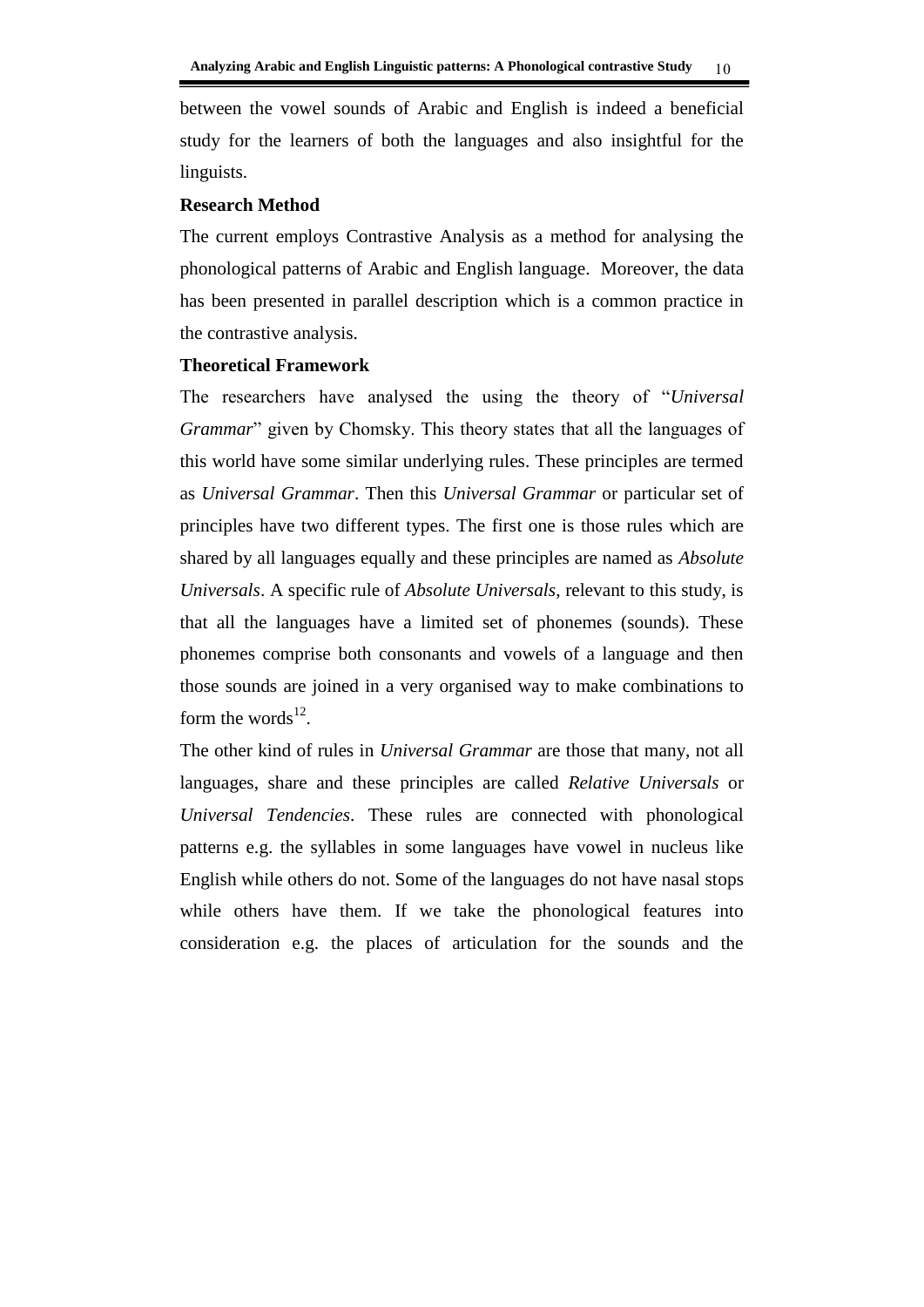arrangement of sounds in words that make sense, each language is distinctive partly or completely from the other in its systems and patterns of sounds or structures<sup>13</sup>.

Irrespective of the types, both these universals play a crucial role in grasping and comprehending the nature of any language. This significant feature of "*Universal Grammar*" directs us to the discussion of what is recognised as "*Contrastive Analysis*". The type of *Relative Universals* leads us to investigate the grammatical features that are similar or different in languages and for that investigation, contrastive analysis helps comparing two languages to explore the similarities and difference between their systems. Hence, we have reached the point that it is the universal theory on which contrastive analysis is based upon. In fact, it is the second approach for contrastive analysis which is relevant here. Contrastive analysis has two approaches: firstly, taxonomic approach which is based on structuralism. Primarily, Contrastive studies were conducted in the structural model or framework. This approach states that the contrastive analysis relies upon the order of description, which means the same model of description can be used to present the systems of both the languages.

Here we reach the conclusion that the roots of contrastive analysis are traced in 'structuralism'. Sridhar argues that when we use taxonomic contrastive analysis to present the similarities and differences in languages, it depends upon two aspects: one is the form, and the other is distribution of comparable units<sup>14</sup>. This whole process requires detailed scientific descriptions of the selected language and its various patterns or rules; however, the disparities among languages are innumerable to the extent that for a linguist, it seems impossible to devise a system of classification which is appropriate for all languages $^{15}$ .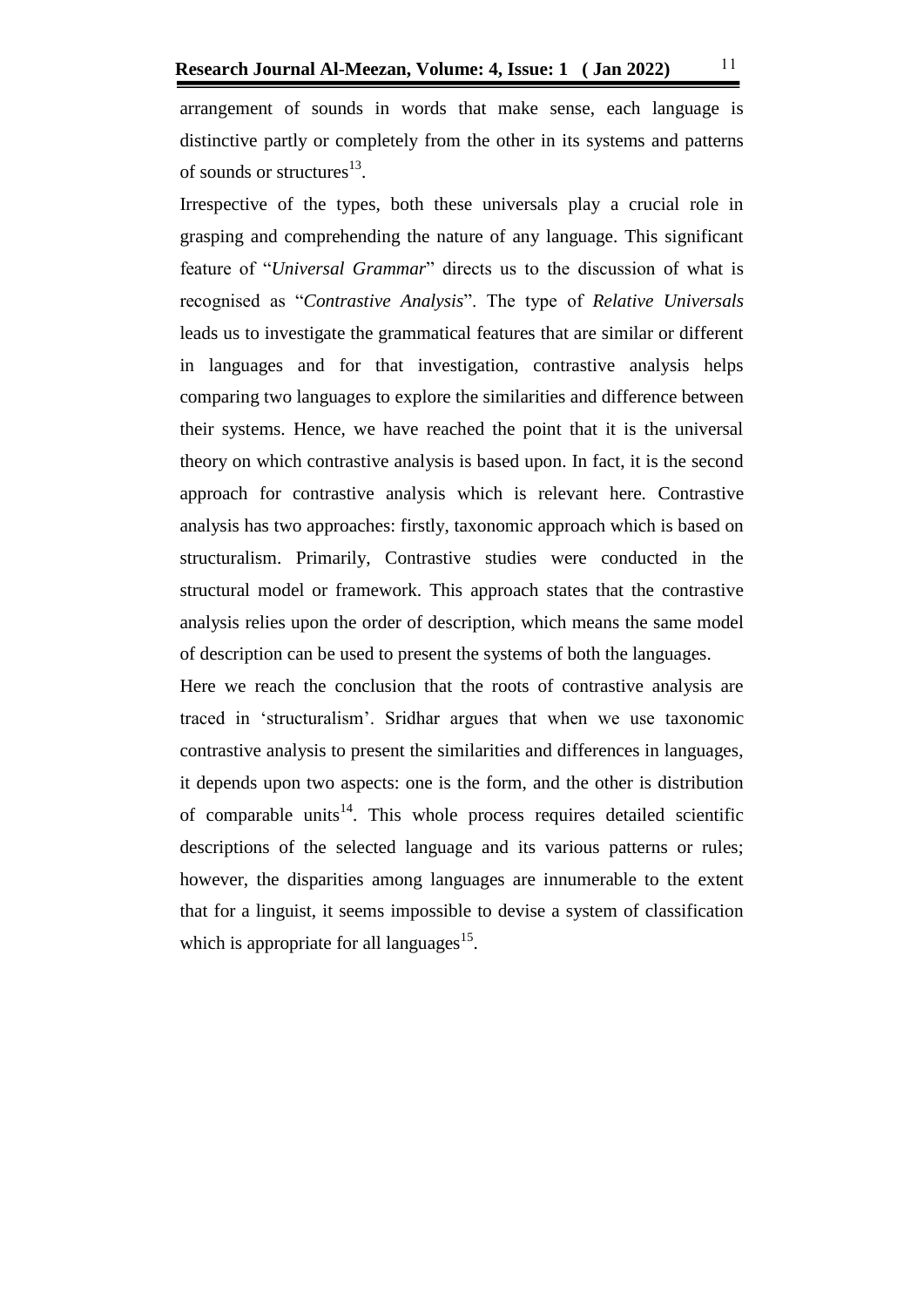The second approach to contrastive analysis is based upon a different theory of generative grammar and this approach rejects the previous taxonomic approach. This approach argues that the universal aspects that are common in all or many languages should be the base for contrastive analysis<sup>16</sup>. The hypothesis that all the languages share same features at an abstract level at least provides a reason and base for comparison.

## **DATA ANALYSIS**

As it is mentioned in the previous section, all the languages in the world share some features and differ in some ways; the belief that provides a reason to compare the languages and explore those patterns<sup>17</sup>. The researchers have analysed and compared Arabic and English vowel sounds to explore the similarities and differences respectively.

#### **Similarity in Vowels & Place of Articulation**

The researchers observed that all the long and short vowels, and diphthongs in Arabic represented by 'madda letters', 'harakahs', or 'leen letters' respectively have their alternates in English 'long vowels', short 'vowels' and 'diphthongs' respectively. The place of articulation for vowels in both Arabic and English is same as of mouth cavity. It is named as 'Jauf e dahan' in Arabic language. While articulating the vowels, air passes through the mouth cavity without any blockade or obstruction which is same in both the languages. Air passes through only the mouth cavity; the soft palate in the raised position completely blocks the nasal cavity. Moreover, the vowels are produced with changing the shapes of the mouth cavity in both English and Arabic. While articulating the vowels, in both the languages, it is considered mispronunciation if they are produced with nasalized sounds unless they have a following nasalized consonant.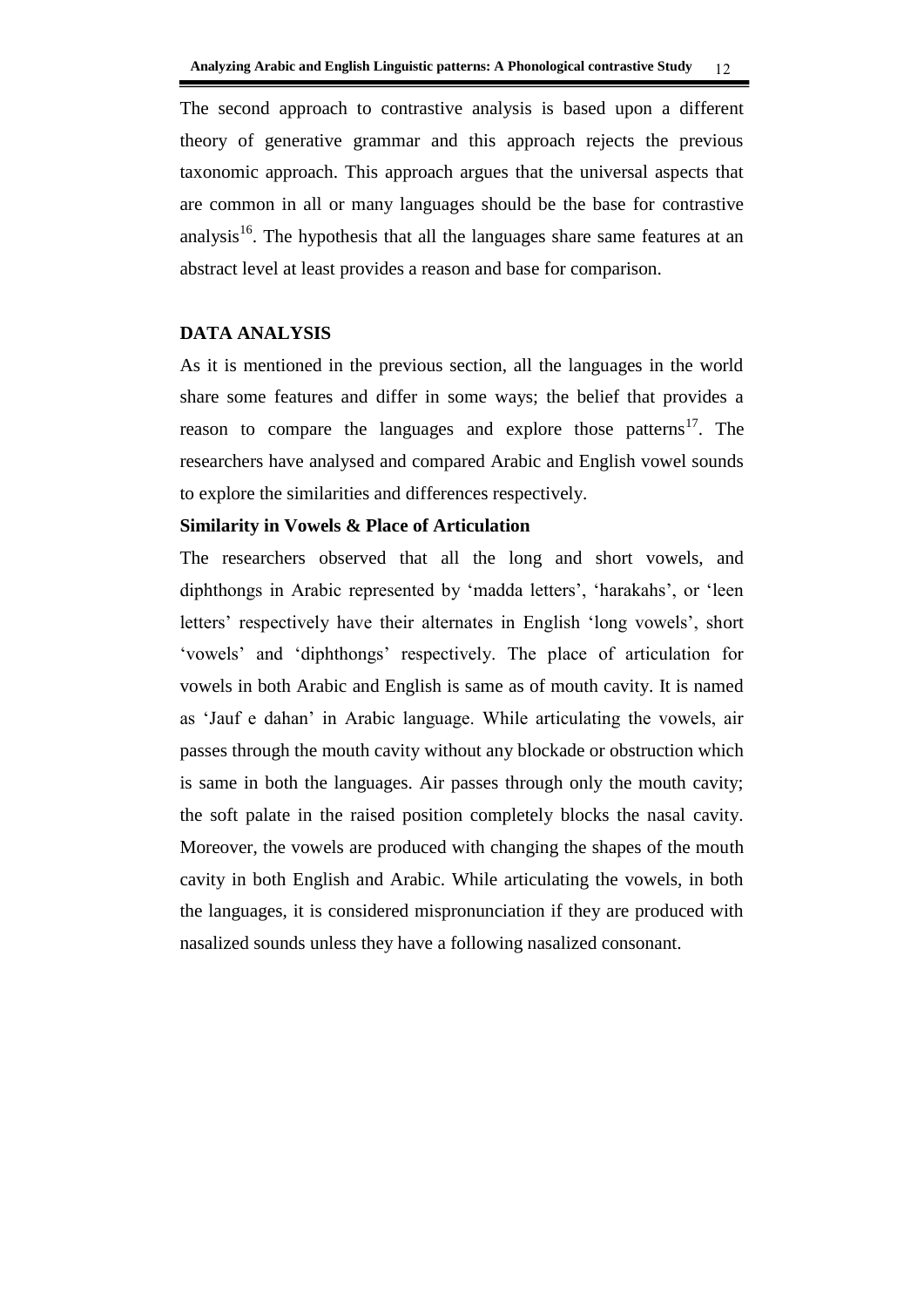### **Arabic Harakats and English Short Vowels**

Arabic has three diactrical signs or harakats: 'damma', 'kasra' and 'fathah'. These signs represent short vowels of Arabic. In English short vowels, we find the identical alternates to these three short Arabic vowels.

(a) Fathah:  $\equiv$  The short vowel sound denoted by this sign is similar to the English short vowel sound /ə/. Both these short vowels are uttered with neutral position of lips, not with spread or rounded lips. English vowel /ə/ lies half way between close and open<sup>18</sup>; while Arabic vowel represented by fathah is also articulated with open voice but not to the extent of alif madda<sup>19</sup> (in English / $\alpha$ ː/). So, these two short vowels are identical to each other. Their examples with phonetic transcription are provided in the table 1.

#### **Table.1**

| Description in<br>phonetic<br>symbols | Arabic words with vowel<br>symbol 'Fatha' $=$ | Description<br>in<br>phonetic symbols | with<br>English<br>words<br>the vowel $/a$ |
|---------------------------------------|-----------------------------------------------|---------------------------------------|--------------------------------------------|
| /wadzada/                             | $\widetilde{\mathcal{A}}$ جَمَعَة             | /a:ftə/                               | After                                      |
|                                       |                                               |                                       |                                            |
| /kədərə/                              | ق تما ت<br>(qadara)                           | /leitə/                               | Later                                      |
| /rəkəbə/                              | (rakaba)                                      | /faːðə/                               | Father                                     |

(b) Kasra;  $\overline{\phantom{a}}$  This short Arabic vowel represented by kasra sign is identical with the short English vowel /i/. These short vowels are distinctly different from long vowels /i: / in English<sup>20</sup> and 'yaa madda' in Arabic. English vowel is produced with tongue position between close and half-close with lips  $spread<sup>21</sup>$  while Arabic vowel is articulated with dropping sound which means tongue from low position is raised towards palate to the extent that it does not touch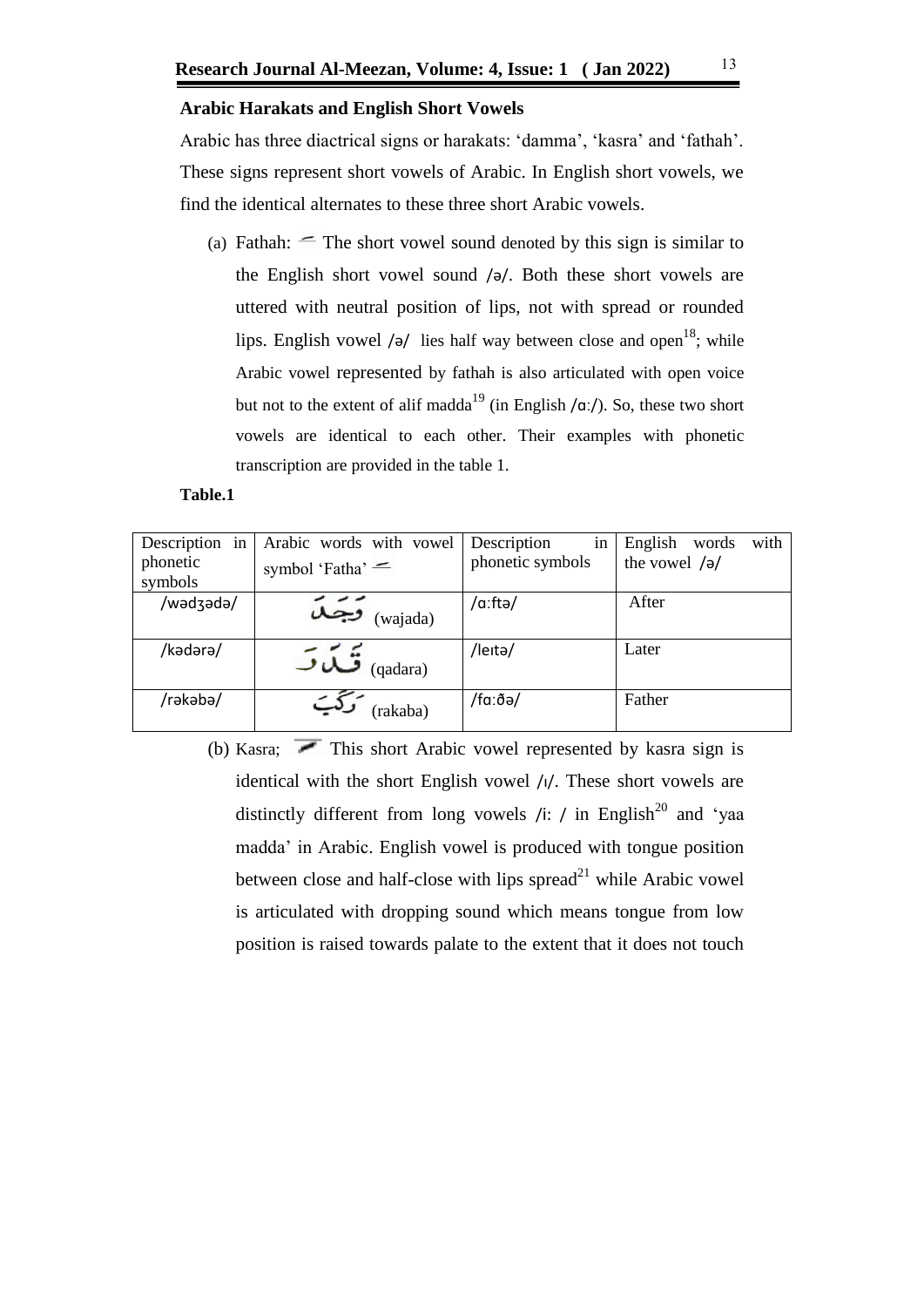the palate<sup>22</sup>. Similar to short English vowel  $/1/$ , kasra is also articulated with lips in spread postition, not rounded<sup>23</sup>. Examples are provided in the table 2.

# **Table.2**

| Description in phonetic  | Arabic<br>with<br>words           | Description<br>in | English Words with the     |
|--------------------------|-----------------------------------|-------------------|----------------------------|
| symbols                  | vowel symbol 'kasra'              | phonetic symbols  | vowel $\frac{1}{\sqrt{2}}$ |
| $/$ <sub>IZINI</sub> $/$ | (izini)                           | /grip/            | Grip                       |
| $/$ ırımı/               | $\sim$ $\frac{1}{\text{(irimi)}}$ | /s <sub>1</sub>   | Sit                        |
| $/k$ <sub>IZI</sub> $/$  | (qizi)                            | /iksept/          | Except                     |

<sup>(</sup>c) Damma;  $\sqrt{\frac{1}{2}}$  This Arabic short vowel represented by Damma sign is equivalent to English short vowel /ʊ/. These are noticeably shorter than long vowels in English /u:/ and 'wao madda' in Arabic. English vowel /ʊ/ is pronounced with the position of tongue between close and half-close. The lips are in close and round position<sup>24</sup>. Damma is also articulated with round lips, while the tongue is raised towards palate<sup>25</sup>. Examples of these vowels with phonetic transcriptions are shown in table 3.

| Description<br>in | Arabic words with vowel | Description<br>in | English Words with the |
|-------------------|-------------------------|-------------------|------------------------|
| phonetic symbols  | symbol 'damma'          | phonetic symbols  | vowel /o/              |
| /rosolo/          | (rusulu)                | /god/             | Good                   |
| /kotobon/         |                         | /lok/             | Look                   |
|                   | (kutubun)               |                   |                        |
| /kotobo/          | فُطُبُ<br>(qutubu)      | /kod/             | Could                  |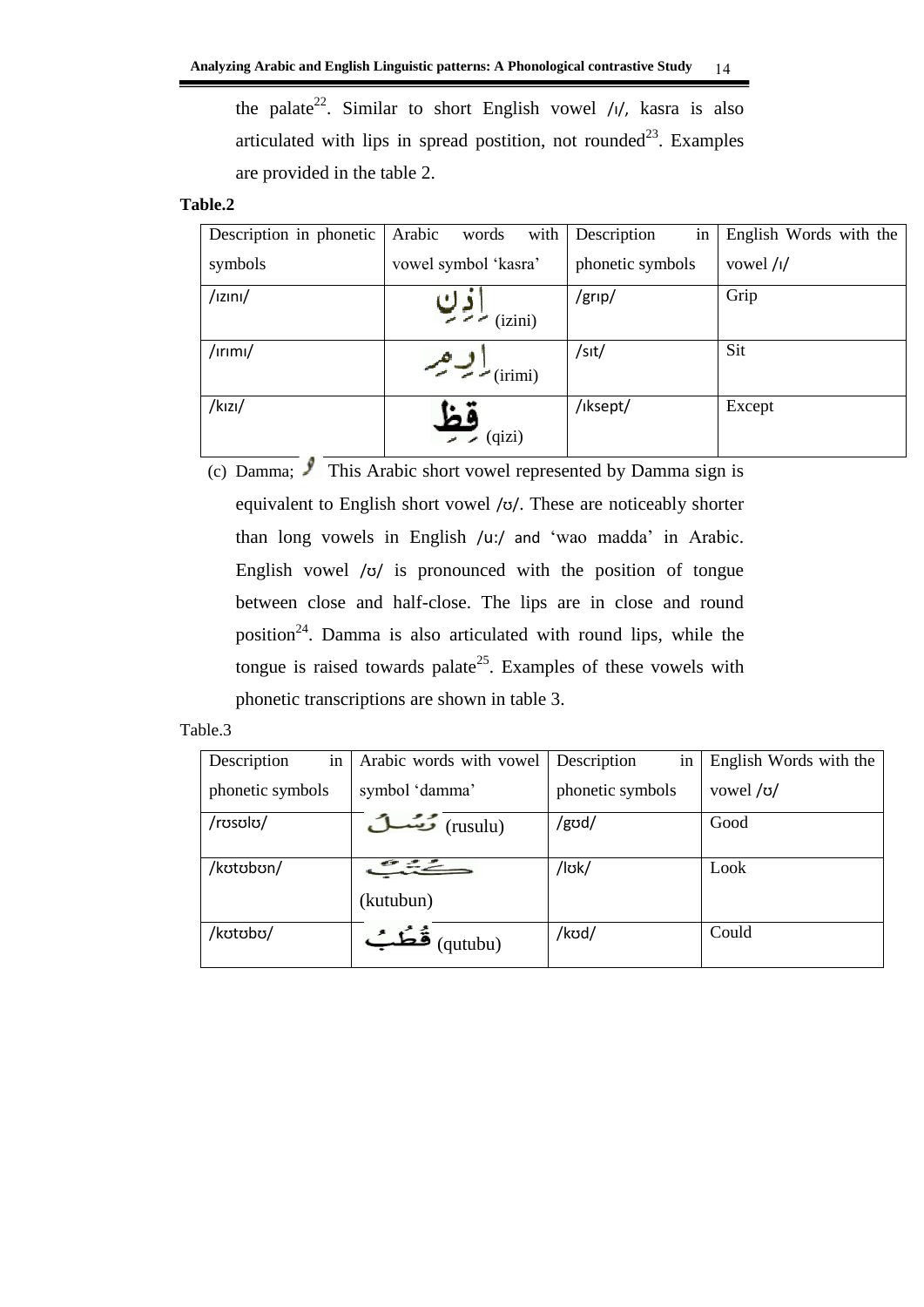#### **(a)Arabic Madda Letters and English Long Vowels**

There are three long vowels in Arabic language that are represented by three madda letters. They are 'wao madda' (inverted damma), 'yaa madda' (standing kasra), and 'alif madda' (standing fatha)<sup>26</sup>. Their substitutes in English language are, /uː/, /iː/ and /ɑː/ respectively. Mouth cavity that is called 'Jauf e dahan' in Arabic is the place of articulation for both English and Arabic vowels.

a) The written symbol for alif Madda is  $(a \rightarrow a)$  (aa). Alif madda and English long vowel /ɑː/ are identical. Both are prominently longer than the short vowels. The place and manner of articulation for these vowels are same in both Arabic and English. To produce /ɑː/, air passes through the fully opened mouth cavity without any obstruction and the tongue remains  $low^{27}$  while alif madda is also articulated with fully open-air passage and voice. The lips remain in neutral, not rounded position during the articulation of both the vowels<sup>28</sup>. The examples with phonetic transcription are stated in table 4.

| in<br>Description | Arabic<br>Alif<br>words<br>with | in<br>Description | English<br>Words     |
|-------------------|---------------------------------|-------------------|----------------------|
| phonetic symbols  | madda                           | phonetic symbols  | with<br>the<br>vowel |
|                   |                                 |                   | $/\alpha$ :/         |
| /kita:bə/         | تتات<br>(kitaaba)               | /ha:t/            | Heart                |
| $/$ la: $/$       | (laa)                           | $/$ la:f $/$      | Laugh                |
| $/$ ıla:/         | (ilaa)                          | /ga:d/            | Guard                |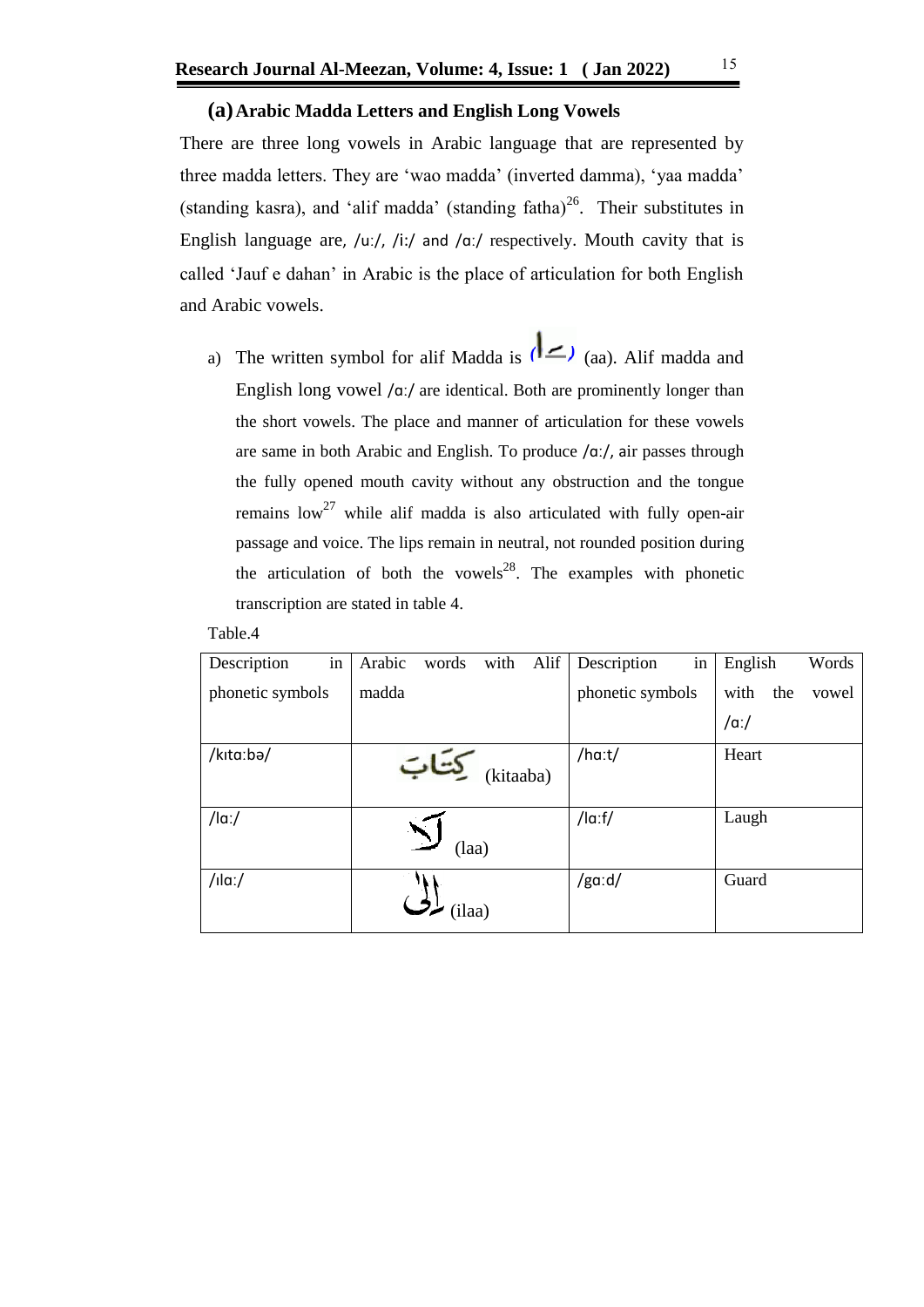b) The written symbol for Wao Madda is  $(22)_{(00)}$ . Wao madda and English vowel /uː/ are similar in features. They are long vowels, not short. Wao madda must be prolonged, or it turns out to be 'damma'. While the main difference between English vowel  $/u$ :/ and  $/v$  is the length of the former. Wao madda<sup>29</sup> and /uː/ are articulated from the same place that is mouth cavity and round lip position<sup>30</sup>. The examples are shown in table 5.

#### **Table.5**

| in<br>Description | Arabic<br>words<br>with<br>Wao | in<br>Description | English<br>Words<br>with |
|-------------------|--------------------------------|-------------------|--------------------------|
| phonetic symbols  | madda                          | phonetic          | the vowel $/$ u: $/$     |
|                   |                                | symbols           |                          |
| /ka:nu:/          | كأنؤا<br>(kaanoo)              | /kuːl/            | Cool                     |
| /rəduː/           | (radoo)                        | /fuːd/            | Food                     |
| /da:wu:də/        | (daawooda)                     | /suːp/            | Soup                     |

c) The written symbol for Yaa Madda is ( $\overline{z}$ ) (ee). Yaa madda and English vowel /i:/ are similar. English vowel /i:/ and yaa madda are longer than kasra and /i/ respectively. Both are uttered with lips spread, not rounded. The tongue is nearly close to palate while producing English vowel  $/i$ : $i^{31}$  and in articulating yaa madda, it is also  $\csc^{32}$ . The examples are stated in table 6.

| Description      |       |  | in Arabic words with yaa Description | in English Words with |  |
|------------------|-------|--|--------------------------------------|-----------------------|--|
| phonetic symbols | madda |  | phonetic symbols                     | the vowel $/i$ :/     |  |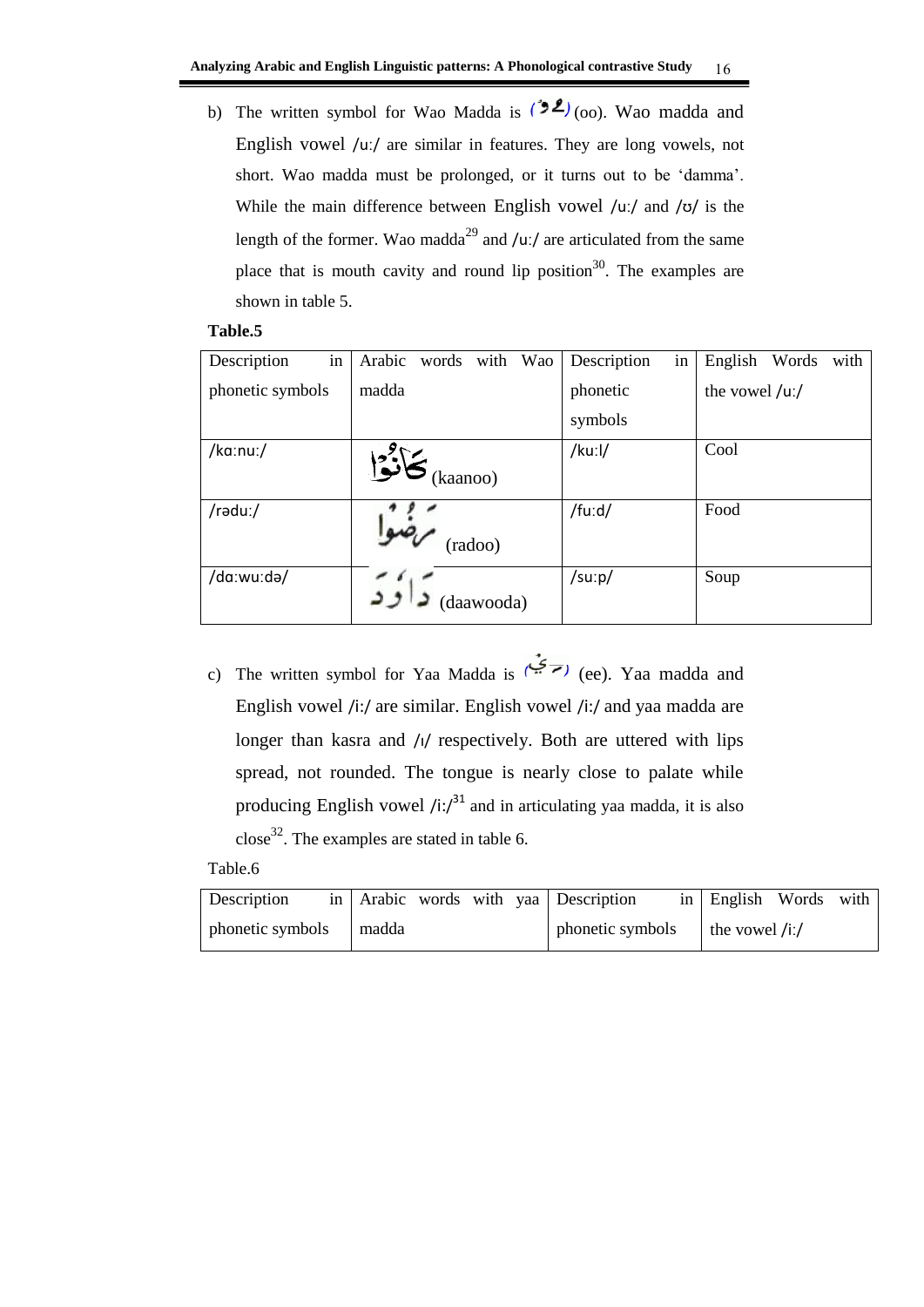| Research Journal Al-Meezan, Volume: 4, Issue: 1 ( Jan 2022) |  |  |  |
|-------------------------------------------------------------|--|--|--|
|-------------------------------------------------------------|--|--|--|

| /kiːlə/   | $\sum_{\text{(qeela)}}$        | /li:f/ | Leaf |
|-----------|--------------------------------|--------|------|
| /kadi:ro/ | $\mathcal{L}$ انگریز (qadeeru) | /si:d/ | Seed |
| /fi:ha:/  | $\overline{\bullet}$ (feehaa)  | /ki:/  | Key  |

# **(b)Arabic Leen Letters and English Diphthongs**

In Arabic language, there are two diphthong that are called leen letters: 'wao leen' and 'yaa leen'. While articulating these diphthongs, lips and mouth cavity start from one position and finish in different position. Both yaa leen and wao leen can be compared with English diphthongs /aɪ/ and /aʊ/ respectively.

a) The written symbol for wao leen is ( $\geq$  (ao). Wao leen and English diphthong /aʊ/ are similar. During articulation, both vowels have a glide starting with the position of  $a$ :/ and ending in the position of  $\alpha$ . English diphthong is produced with neutral lip position in beginning and round lips in the end<sup>33</sup>; same happens in articulating wao leen, starting with neutral lips and shifting to rounded position<sup>34</sup>. Mouth cavity also shifts in the same manner. Examples are shown in table 7.

| Description      | in Arabic words with wao Description |                  | in   English Words with the |
|------------------|--------------------------------------|------------------|-----------------------------|
| phonetic symbols | leen                                 | phonetic symbols | diphthong /ao/              |
| /məfao/          | (mashau)                             | /aʊt/            | Out                         |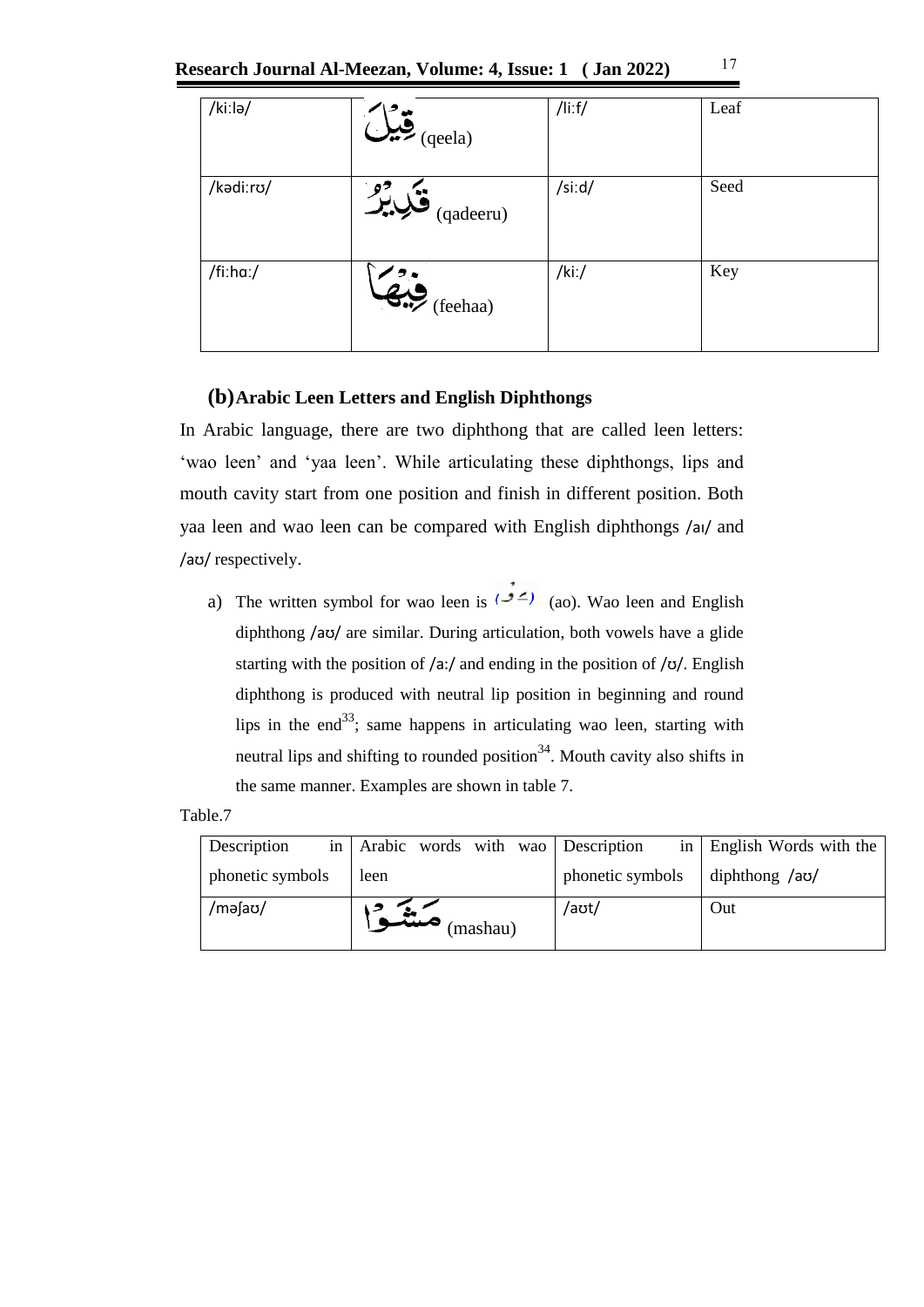| /3aoma/      | $\sim$ $\sim$ (yauma) | /haʊ/  | How  |
|--------------|-----------------------|--------|------|
| /təraʊnəhʊm/ | (taraonahum)          | /taʊn/ | Town |

b) The written symbol for Yaa leen is ( $\leq$ ) (ai). Arabic diphthong Yaa leen and English diphthong /aɪ/ are similar. They start from the position of one vowel and end in the position of another vowel. In the mouth cavity, this shift happens in both diphthongs. Both mouth cavity and lips are neutrally open, and they shift towards spread position<sup>35</sup>. Examples are shown in table 8.

# Table.8

| Description      | in | Arabic words with yaa leen | in<br>Description | English<br>Words<br>with |
|------------------|----|----------------------------|-------------------|--------------------------|
| phonetic symbols |    |                            | phonetic symbols  | the diphthong /al/       |
| /baita/          |    | (baiti)                    | /taim/            | Time                     |
| /baini/          |    | (baini)                    | /dai/             | Die                      |
| /mələkaini/      |    | (malakaini)                | /mai/             | My                       |

# **English long vowels and Arabic Madda letters are prolonged in special cases**

English diphthongs and long vowels are prolonged: when they come in the end of an open syllable and when they occur in a syllable which ends with a final voiced consonant<sup>36</sup>. Likewise, Arabic leen letters and madda are additionally prolonged to a certain limit in four conditions. In this case, 'madd sign' is placed over the letters. Due to four conditions / rules, the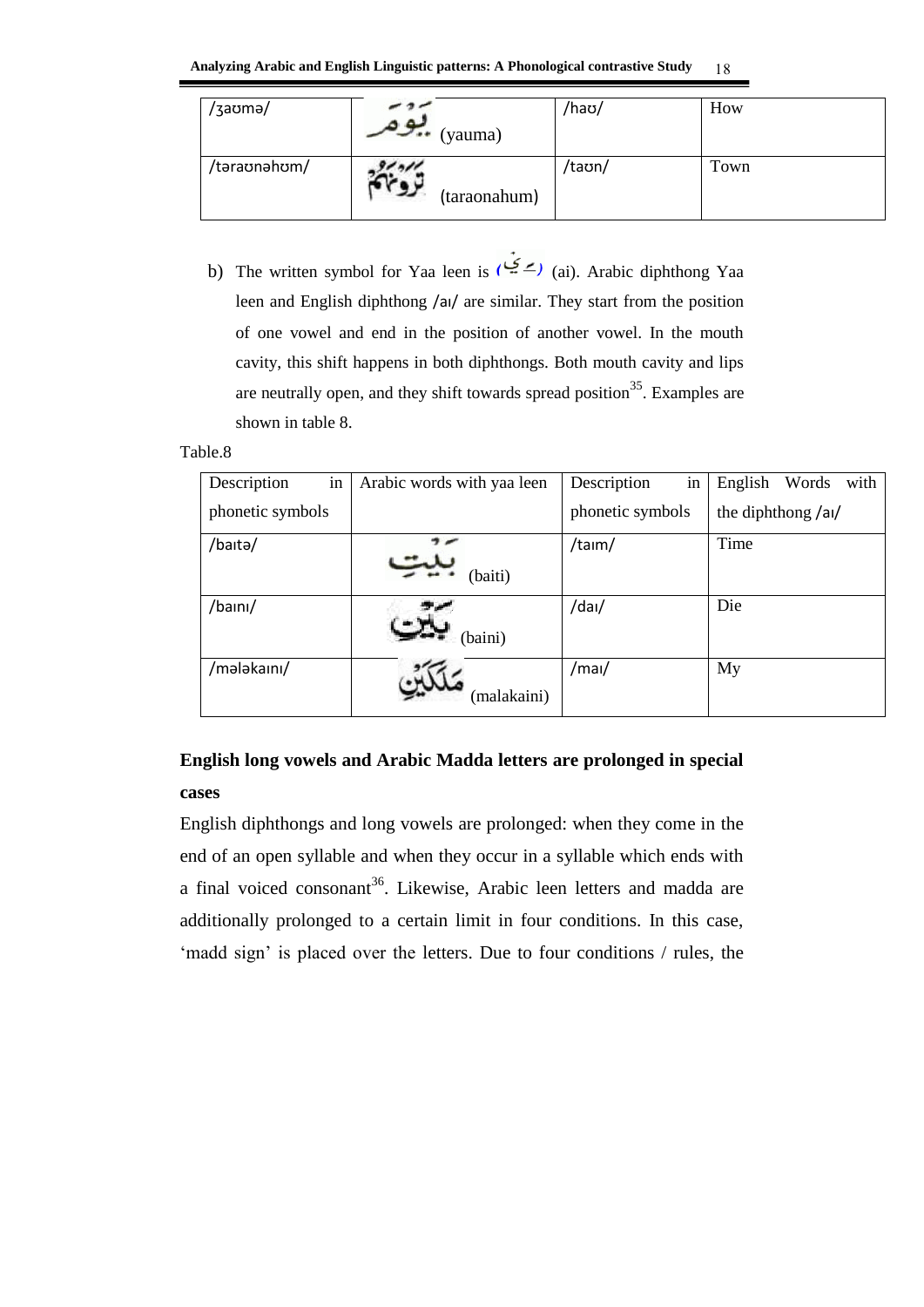madd sign has four names. These are madd e aridh waqfi, madd e lazim, madd e munfasil, and madd e muttasil. It is madd e muttasil when madda letter occurs in the same word before the letter hamza  $\epsilon$  e.g.

$$
\sum_{(jaa'a),}^{n} \sum_{n=1}^{n} \sum_{j=1}^{n} (ghusaa'an) \text{ etc.}^{37}
$$

It is named madd e munfasil when the letter hamza occurs in a different word after the madda letter e.g.

$$
\underbrace{\mathbf{\bar{v}}}_{\text{(laa ilaaha)}}, \underbrace{\mathbf{\bar{v}}}_{\text{if}} \underbrace{\mathbf{\bar{v}}}_{\text{(yatba uhaa azan) etc.}^{38}}
$$

Madd e lazim comes before a letter which has a connecting shadd sign  $\boldsymbol{\omega}$ or sign  $\clubsuit$  in the same word or in the beginning of the next word e.g.

$$
\overline{\text{Lip}}_{\text{(aalaana, aalaahu, daaleena)etc.}}^{\text{29}}
$$

Madd e aridh waqfi comes when the harakah sign on the following letter changes to sukoon or connecting sign due to stop sign e.g.

(min khaufin, mashhoodi,

watteeni) etc. $40$ 

In this fourth condition, the leen letter or madda is prolonged without placing madd sign on them. In all the above conditions, they are prolonged from four to six seconds which is substantially more than that of fully longed English vowels<sup>41</sup>. The resemblance lies here only in having the special cases to prolong the vowels and diphthongs. If we consider the length, there is remarkable difference.

Note: Along with other stop signs, circle  $\bigcirc$  is a stop sign used in the Holy Quran. There are also many.

# **Differences**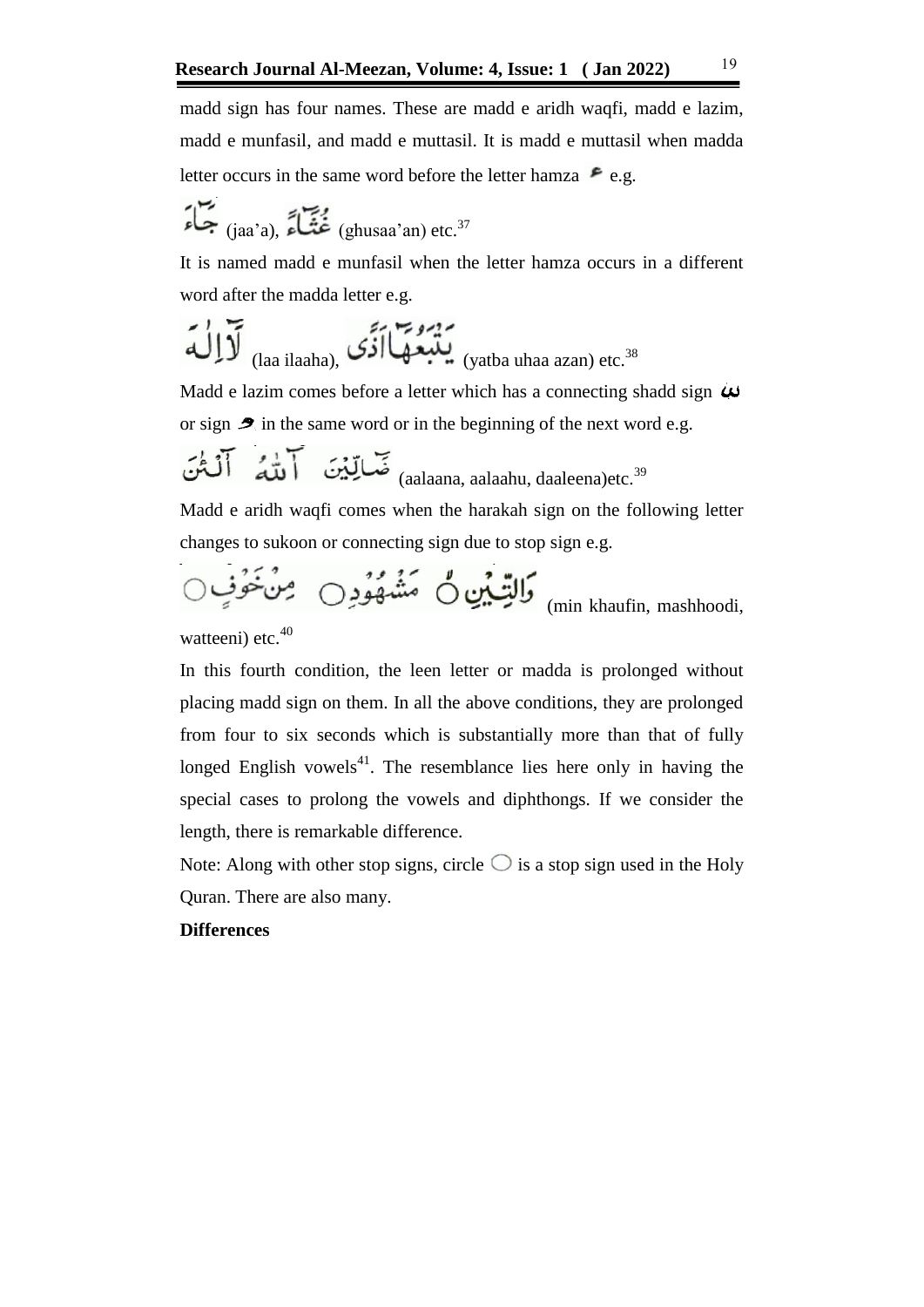Apart from the mentioned similarities, there exist many dissimilarities among English and Arabic vowels. A few major disparities are recorded in the succeeding pages.

# **Number of English Vowels is Greater**

English and Arabic do not have same number of vowels. English vowels are twice more in number than Arabic vowels. In English, pure vowels are twelve; whereas, in Arabic, they are six. The table of English and Arabic pure vowels is given below.

Table No.9

| English pure vowels | Arabic pure vowels       |
|---------------------|--------------------------|
| /i: /               | ر۔ ئیب                   |
| /                   |                          |
| /e/                 | Χ                        |
| $/\mathfrak{E}/$    | X                        |
| $/\alpha$ :/        | رہے)                     |
| /p/                 | $\pmb{\mathsf{X}}$       |
| $j$ c/              | Χ                        |
| $/\sigma/$          |                          |
| /u:/                | (32)                     |
| $/\sqrt{ }$         | Χ                        |
| $/3$ :/             | Χ                        |
| $/\partial$         | $\overline{\phantom{0}}$ |

The number of diphthongs is also different. English language has eight diphthongs<sup>42</sup> while Arabic has only two diphthongs. English has six extra diphthongs. The diphthongs are shown in table 10.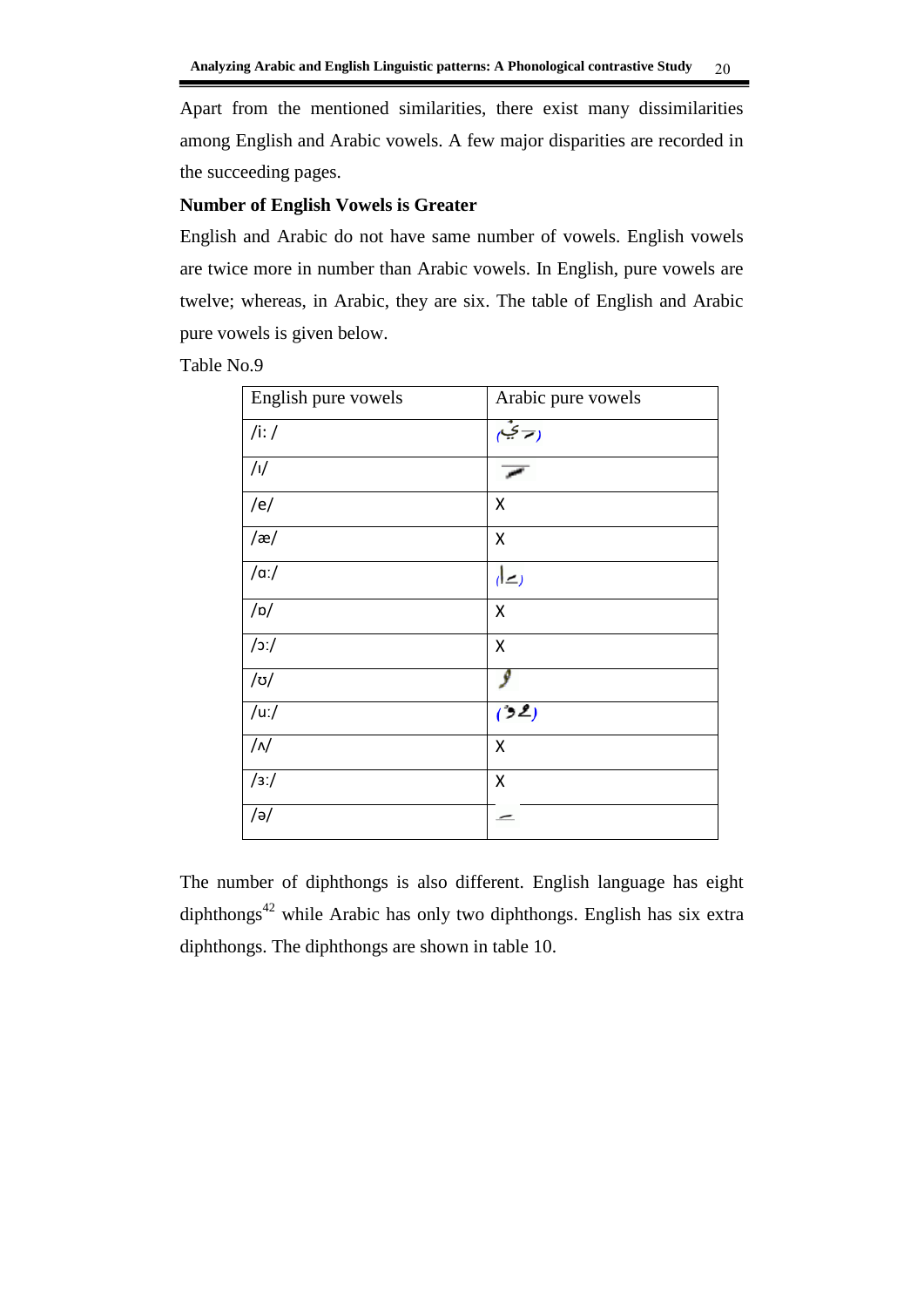#### Table No.10

| <b>English Diphthongs</b> | <b>Arabic Diphthongs</b> |
|---------------------------|--------------------------|
| /el/                      | Χ                        |
| /ai/                      | (پە ئىيى                 |
| $/$ וכ $/$                | Χ                        |
| $/$ aʊ $/$                | (2ف)                     |
| /əʊ/                      | X                        |
| $/$ iə $/$                | X                        |
| /ee                       | X                        |
| /ʊə/                      | Χ                        |

# **The English vowels different from Arabic vowels**

In English, we have twelve extra vowel sounds which do not exist in Arabic or precisely standard Arabic: six pure English vowels and six diphthongs. According to the linguists, even standard Arabic has two kinds of accents: accepted one, it is called 'Mahroof' and rejected one, it is called 'Majhool'. In Majhool pronunciation, one or more features of a vowel are mixed with those of the other which is not acceptable. We find a few more English vowels in Arabic majhool pronunciation. For instance, pronouncing kasra with /e/ sound and wao madda with / $\frac{1}{10}$  sound is done in majhool pronunciation. Moreover, pronouncing yaa madda or standing kasra like diphthong /ei/ is majhool form. The only place where it is allowed is in the Holy Quran i.e. (majrehaa). Remianing English vowels and diphthongs i.e. /3ː/, /iə/, /eə/, /ʊə/ and /ɔɪ/ have no alternates in Arabic.

#### **Representation of English and Arabic Vowels**

There is also a noticeable dissimilarity between how English and Arabic vowels are represented in written script. A limited number of diacritical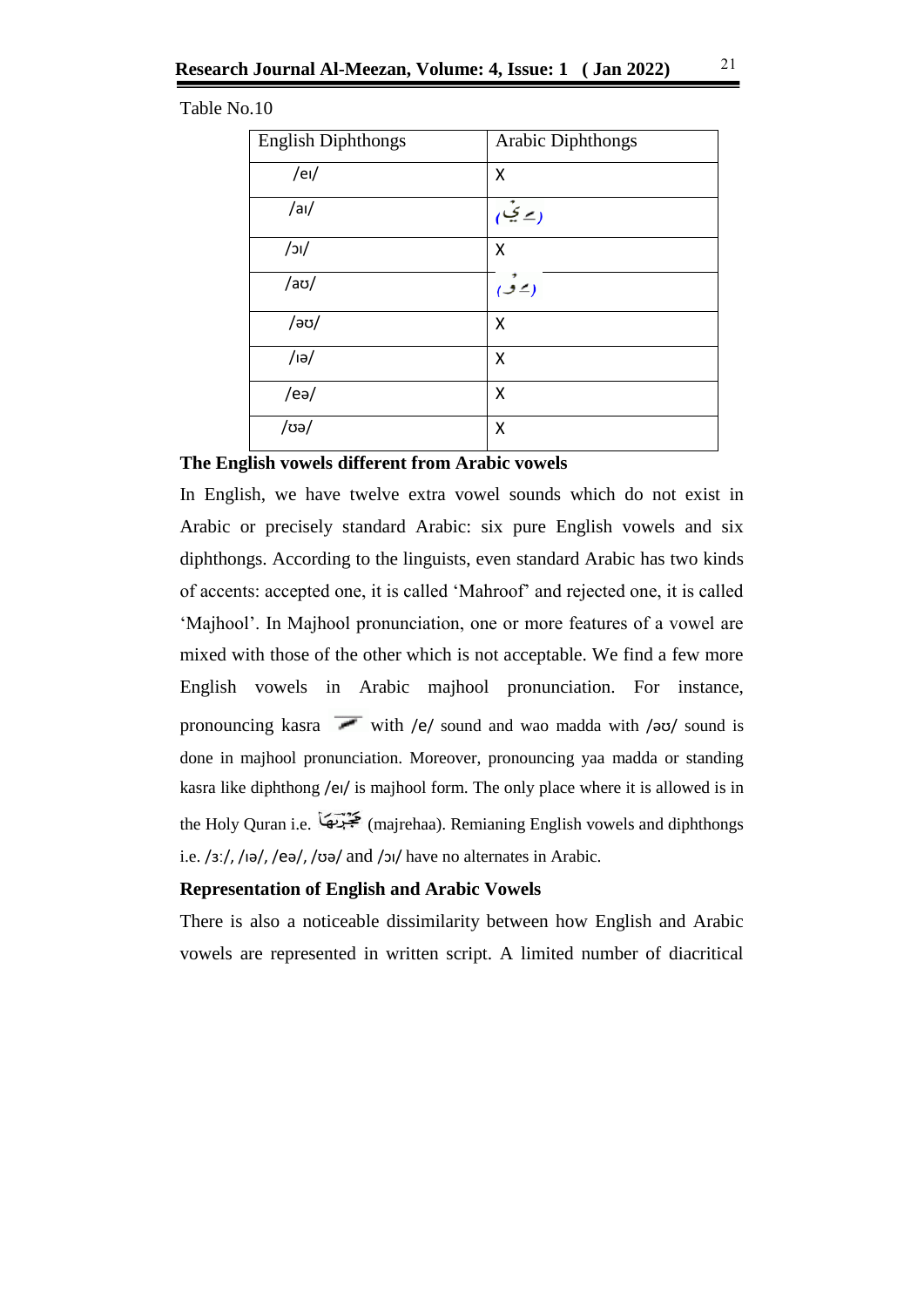signs or combinations of letters and diacritical signs represent Arabic vowels. Every sign or sign and letter indicate one vowel sound whether pure vowel or diphthong; that vowel or diphthong is not represented by any other sign. However, English language has more vowel sounds than letters that represent them. Every vowel is represented by more than one letters or combinations of letters and similarly one letter denotes more than one vowel. This is problematic for language learners especially second or foreign language learners.

The following instances show how one vowel sound is represented by different letters of combinations of letters $43$ .

| Vowel           | Possible representation in letters                                        |
|-----------------|---------------------------------------------------------------------------|
| Sound           |                                                                           |
| /i:/            | i, ey, eo, oe, ea, ie, ee, e, uay, and ei in the words police, key,       |
|                 | people, phoenix, leaf, believe, been, he, quay and conceive               |
|                 | respectively.                                                             |
| /e/             | ai in said, by e in yes, ea in head, ay in says, a in many, and ie in     |
|                 | friend etc.                                                               |
| /               | ie in carried, y in vary, u in busy, e in pretty, i in hit, a in private, |
|                 | ui in built, o in women etc.                                              |
| /æ/             | ai in plait and a in hat                                                  |
| $/\alpha$ :/    | er in clerk, au in guard, a in father, au in laugh, ar in part and ear    |
|                 | in heart.                                                                 |
| /p/             | au in fault, ow in knowledge, a in false, o in foreign, and ou in         |
|                 | cough                                                                     |
| $\sqrt{e}$      | all the vowel letters and different combinations of vowels.               |
| $\int$ : $\int$ | al in walk, a in call, ar in warm, aw in law, oar in board, or in for,    |
|                 | ore, our, oor, ough, oa and au.                                           |
| /ʊ/             | x u in bush, oar in board, oul in could and o in woman                    |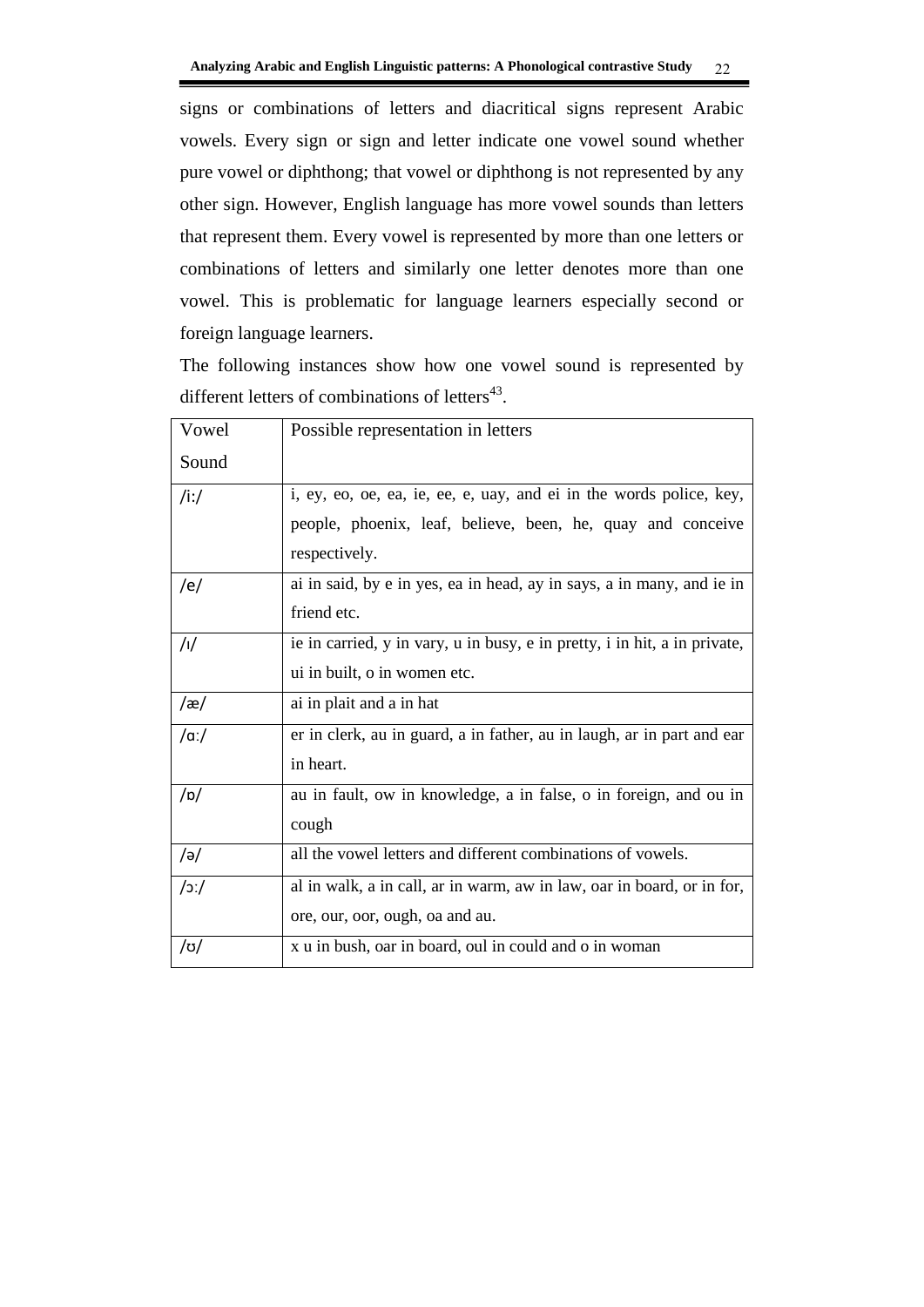| /uː/                   | ue in blue, u in rude, ou in wound, oo in spoon, ew in drew and ui    |
|------------------------|-----------------------------------------------------------------------|
|                        | in suit                                                               |
| /N                     | oo in blood, ou in young, o in colour, oe in does, and u in cut       |
| 13:1                   | or in word, ur in turn, er in her, our in journey, eur in amateuretc  |
|                        | etc.                                                                  |
| Examples of diphthongs |                                                                       |
| /el/                   | ey in they, ei in eight, ay in day, a in safe, ea in great, au and ai |
| $/$ al $/$             | i, eye, ie, igh, ig, y, ui, ei, uy, ais and ye                        |
| /ʊə/                   | ur, oo, ure, and our                                                  |
| $/$ וכ $/$             | oi, uoy and ou                                                        |
| $/$ iə $/$             | eo, ear, eir, ea, eu, ior, ere, ier, er, and eer                      |
| /әʊ/                   | ol, $o$ , $oo$ , $oa$ , $au$ , $ou$ , $ow$ , and $oe$                 |
| /eə/                   | air, ear, are, eir, a, and ere                                        |
| /aʊ/                   | ow and ou etc.                                                        |

No pure vowel or diphthong in English has just one letter or one combination to represent it<sup>44</sup>. This shows that there are discrepancies between spoken and written varieties of English. English alphabets do not represent all the sounds. The reader needs to rely only upon memorizing where and which letter represents which sound. For this reason, English is hard to learn for foreign learners.

Arabic vowels and diphthongs

 **. , , , , , , ,** 

Arabic vowels and diphthongs have these diacritical signs and letters. Each one symbolises only one vowel sound and that vowel is articulated only by that sign or letter. There is no discrepancy in Arabic symbols and sounds which is why no different phonetic transcription is required to learn for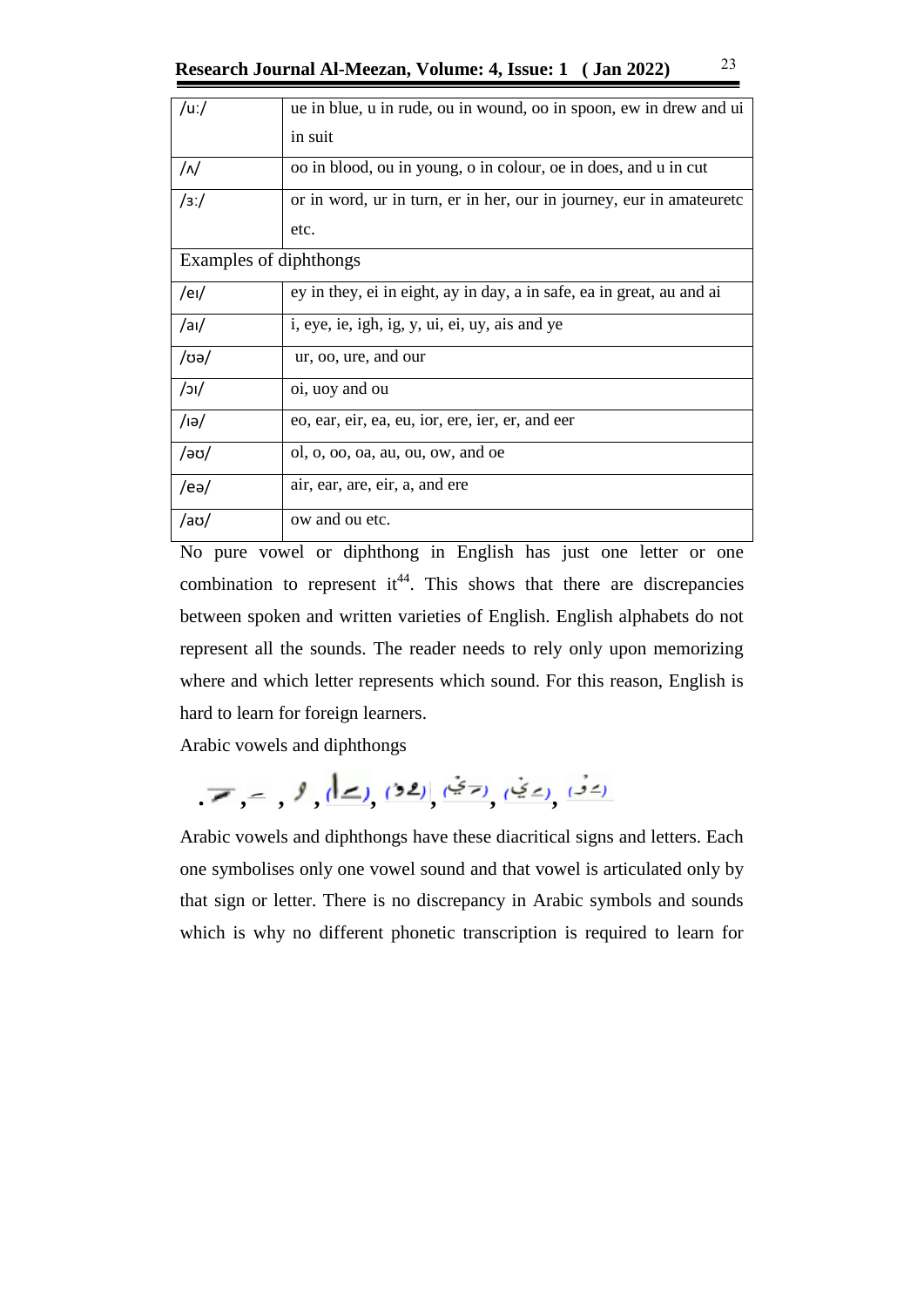spoken Arabic and this makes Arabic easy to learn as compare to English language.

#### **Velarisation in Arabic sounds**

A group of Arabic consonants have a special feature of velarisation which means during their articulation, the back of the tongue is raised towards the soft palate and the front is lowered. The larynx is also raised that causes the laryngeal constriction. It is discussed here because this feature extends to all the vowels that instantaneously follow them. Hence, all Arabic vowels also have the feature of velarisation. These seven letters are joined in the group form $45$ .



Under some conditions,  $(2)$  and  $(3)$  also have the feature of velarization.  $\left(\frac{1}{\sqrt{2}}\right)$  is velarised when it has damma or fathah sign or when it carries jazm (connecting sign) and the preceding letter has damma or fathah.  $\left(\frac{1}{1}\right)$  is velarised in the word (اللّه) when the preceding letter contains damma or fathah. In these situations, the vowels following  $($ ) and  $($  $)$  will be velarized. The consonant letters and the vowels following them are always articulated without velarization. Thus, in Arabic language, all vowel sounds are pronounced either with velarisation or without  $it^{46}$ . However, English vowels are articulated in one and the same way. Some English vowels are produced with back part of the tongue in raised position. Yet, they are different from velarized Arabic vowels because while articulating these vowels the lips are rounded whereas in pronouncing Arabic velarised vowels, the lips remains neutral, not rounded.

**Differences in the Arrangement of vowels in Words**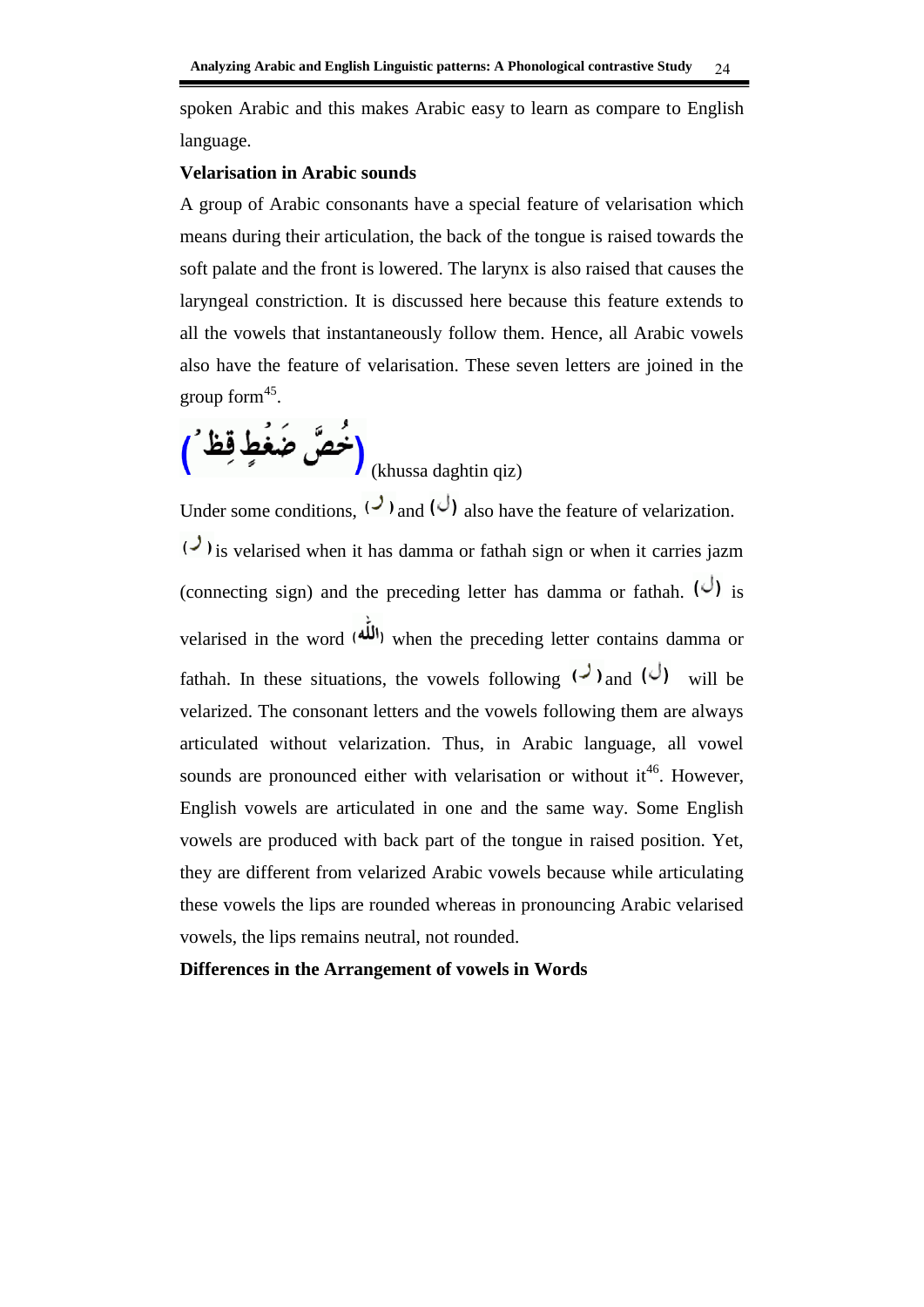English vowel by itself can make a syllable or be a word e.g. /ə/, /eɪ/, /aɪ/ or /əʊ/ etc. English vowel is an integral part of a syllable. A syllable can be split in three segments: onset, rime, and coda. Onset and coda are consonants while rime is always a vowel which is also named as 'nucleus'. A syllable can be without onset or coda but not without nucleus<sup>47</sup>. However, in Arabic language, vowels or diphthongs can never stand alone as a word; they always come with consonants. If a word is a single letter, it consists of at least a vowel and a consonant e.g.

 $\sum_{k=1}^{\infty}$ /ki/. It means 'save'. This is a verb in imperative form. The word is just one letter which contains two sounds: consonant sound  $\bigcirc$  /k/ and vowel sound denoted by Kasra sign  $\angle$  /i/. Hence, Arabic language in a word has at least a vowel and a consonant.

English words may start with a vowel or a consonant, while Arabic word never has a vowel in initial position. It always begins with a consonant followed by a vowel because Arabic vowels are diacritical signs which are always used with consonants. They cannot stand individually without consonant. Examples are shown in table 11.

| Table No.11 |  |  |  |  |  |  |
|-------------|--|--|--|--|--|--|
|-------------|--|--|--|--|--|--|

| Phonetic       | Arabic word | Phonetic    | English words |
|----------------|-------------|-------------|---------------|
| description    |             | description |               |
| /maː/,/kʊtɪbə/ | (maa        | /aːtə/      | After         |
|                | kutiba)     |             |               |
| /mən/,/kaːnə/  | (man kaana) | /eid/       | Aid           |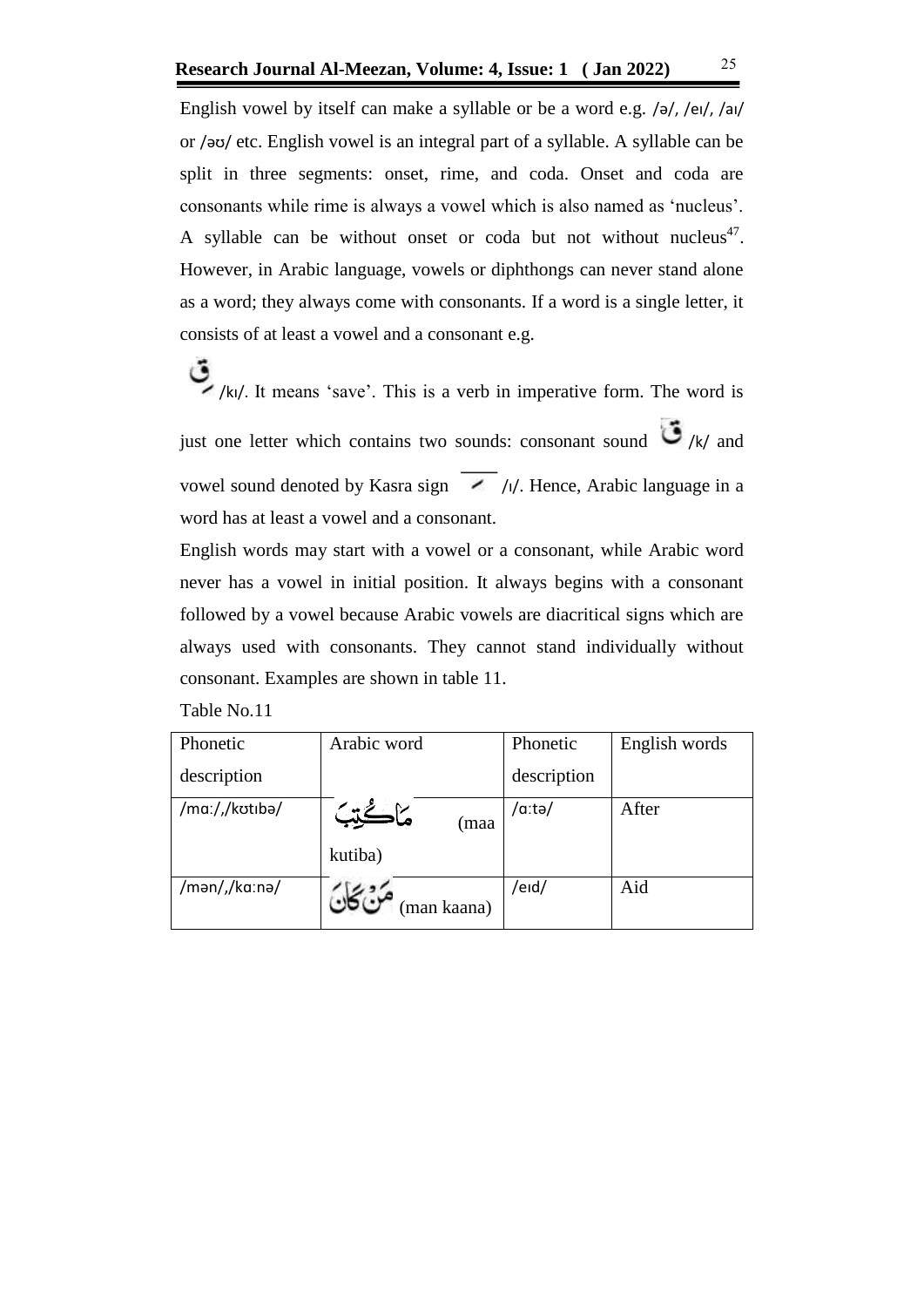Similarly, Arabic consonant also do not occur without vowels. An Arabic consonant is always followed by a short or a long vowel except when it contains a connecting sign 'Jazm'  $\frac{1}{\sqrt{2}}$  on it e.g. in

(filkitaabi) /fɪlkɪtɑːbɪ/ the consonant /l/ has no vowel following it. All the other consonants have vowels following them.

English consonants sometimes occur without vowels as well e.g. in onset or coda when it is consonant cluster such as rest /rest/, pray /preɪ/, , text /tekst/, spray /spreɪ/ etc. Arabic language can have such examples on temporary bases e.g. when the speaker stops his voice on a consonant and

the preceding letter carries a connecting sign 'Jazm'  $\frac{3}{\sqrt{2}}$  e.g.

$$
\begin{picture}(120,10) \put(0,0){\vector(0,1){30}} \put(0,0){\vector(0,1){30}} \put(15,0){\vector(0,1){30}} \put(15,0){\vector(0,1){30}} \put(15,0){\vector(0,1){30}} \put(15,0){\vector(0,1){30}} \put(15,0){\vector(0,1){30}} \put(15,0){\vector(0,1){30}} \put(15,0){\vector(0,1){30}} \put(15,0){\vector(0,1){30}} \put(15,0){\vector(0,1){30}} \put(15,0){\vector(0,1){30}} \put(15,0){\vector(0,1){30}} \put(15,0){\vector(0,1){30}} \put(15,0){\vector(0,1){30}} \put(15,0){\vector(0,1){30}} \put(15,0){\vector(0,1){30}} \put(15,0){\vector(0,1){30}} \put(15,0){\vector(0,1){30}} \put(15,0){\vector(0,1){30}} \put(15,0){\vector(0,1){30}} \put(15,0){\vector(0,1){30}} \put(15,0){\vector(0,1){30}} \put(15,0){\vector(0,1){30}} \put(15,0){\vector(0,1){30}} \put(15,0){\vector(0,1){30}} \put(15,0){\vector(0,1){30}} \put(15,0){\vector(0,1){30}} \put(15,0){\vector(0,1){30}} \put(15,0){\vector(0,1){30}} \put(15,0){\vector(0,1){30}} \put(15,0){\vector(0,1){30}} \put(15,0){\vector(0,1){30}} \put(15,0){\vector(0,1){30}} \put(15,0){\vector(0,1){30}} \put(15,0){\vector(0,1){30}} \put(15,0){\vector(0,1){30}} \put(15,0){\vector(0,1){30}} \put(15,0){\vector(0,1){30}} \put(15,0){\vector(0,1){30}} \put(15,0){\vector(0,1){30}} \put(15,0){\vector(0
$$

# **CONCLUSION AND FINDINGS**

The current study has been conducted to explore the similarities and differences between Arabic and English vowels and their patterns. Individual sounds, their places of articulation and arrangement in words have been compared and discussed in detail. While analysing and comparing, similarities have been discussed first and then the differences. Following are the key findings from the analysis:

**1.** As Chomsky's (1965) theory of *Universal Grammar* states, the research demonstrates that Arabic and English have the vowels that are similar and the vowels that are distinctive to each language. English has more vowels than Arabic and all Arabic vowels are found in English, but some English vowels do not match Arabic vowel. So, similarities exist as well as differences. Then in the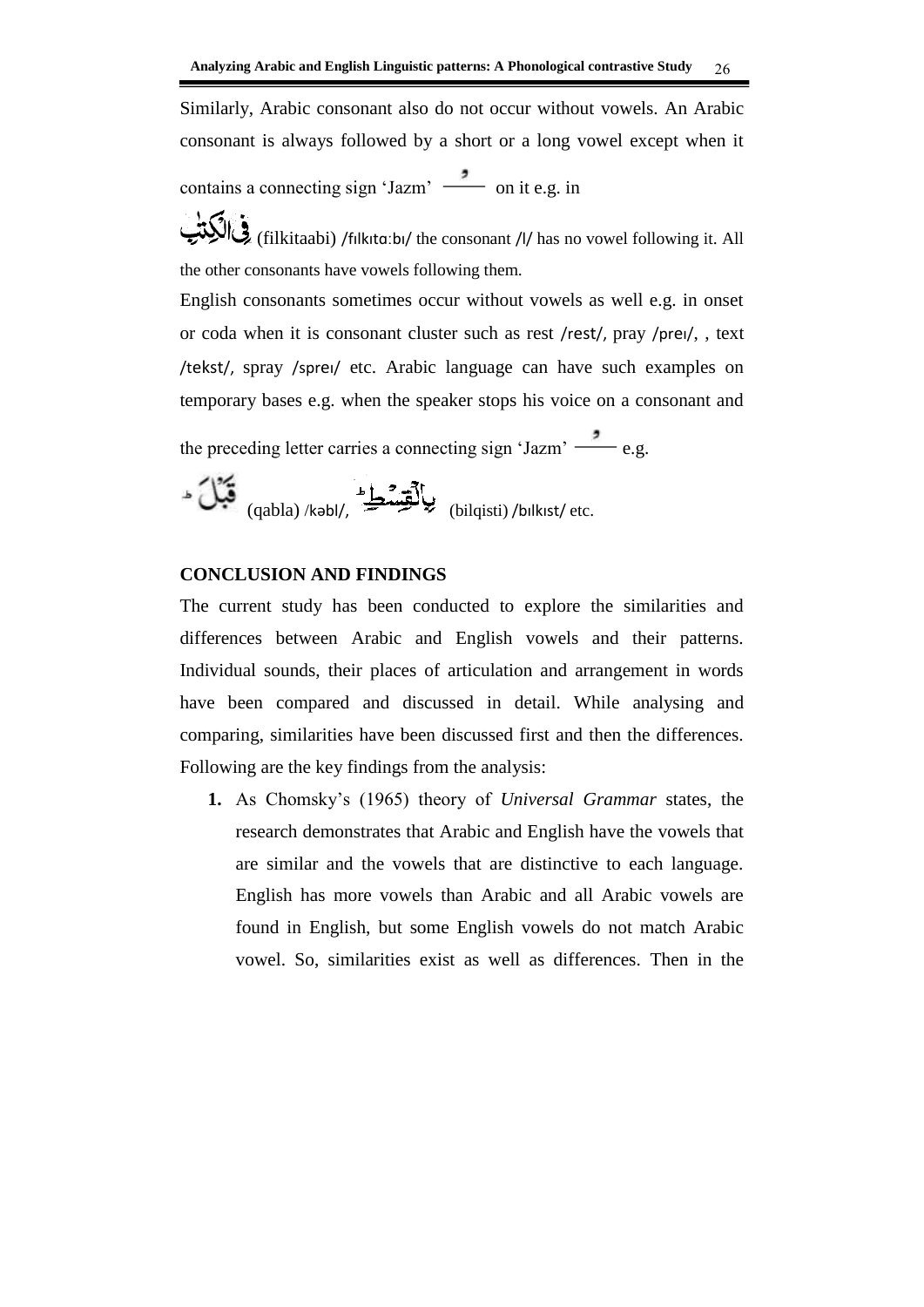identical vowels, the qualities are not entirely same. The way of vowels' representation in Arabic and English is different. Arabic has more explicit rules of representation. The way vowels are arranged in words is not totally different; it shares some similarities.

- **2.** As per the first aspect of Chomsky's (1965) theory, *Absolute Universal,* both Arabic and English contain a limited set of phonemes (sounds): vowels and consonants which are joined in an organized way to form words. *Relative Universal*, the second aspect of *Universal Grammar,* is also demonstrated in this research because it reveals that in phonological patterns e.g., individual sounds, places of articulation and the arrangement of sounds into meaningful words, Arabic and English are partially different from each other.
- **3.** The current study affirms that vowels and their phonological patterns in Arabic are more explicit and clearer. While English vowels and their phonological patterns are relatively confusing. First, English vowels are four times more in number than vowel letters which causes discrepancies between written and spoken forms. A vowel sound is symbolised by many different letters or combinations of letters. While individual letter denotes different vowel sounds in different words. This situation causes confusion and difficulties for ESL learners. Arabic vowels have two advantages: their number is less, and they are always symbolised by fixed signs or letters. Then the number of Arabic vowels and vowel signs is same.

# **Recommendations**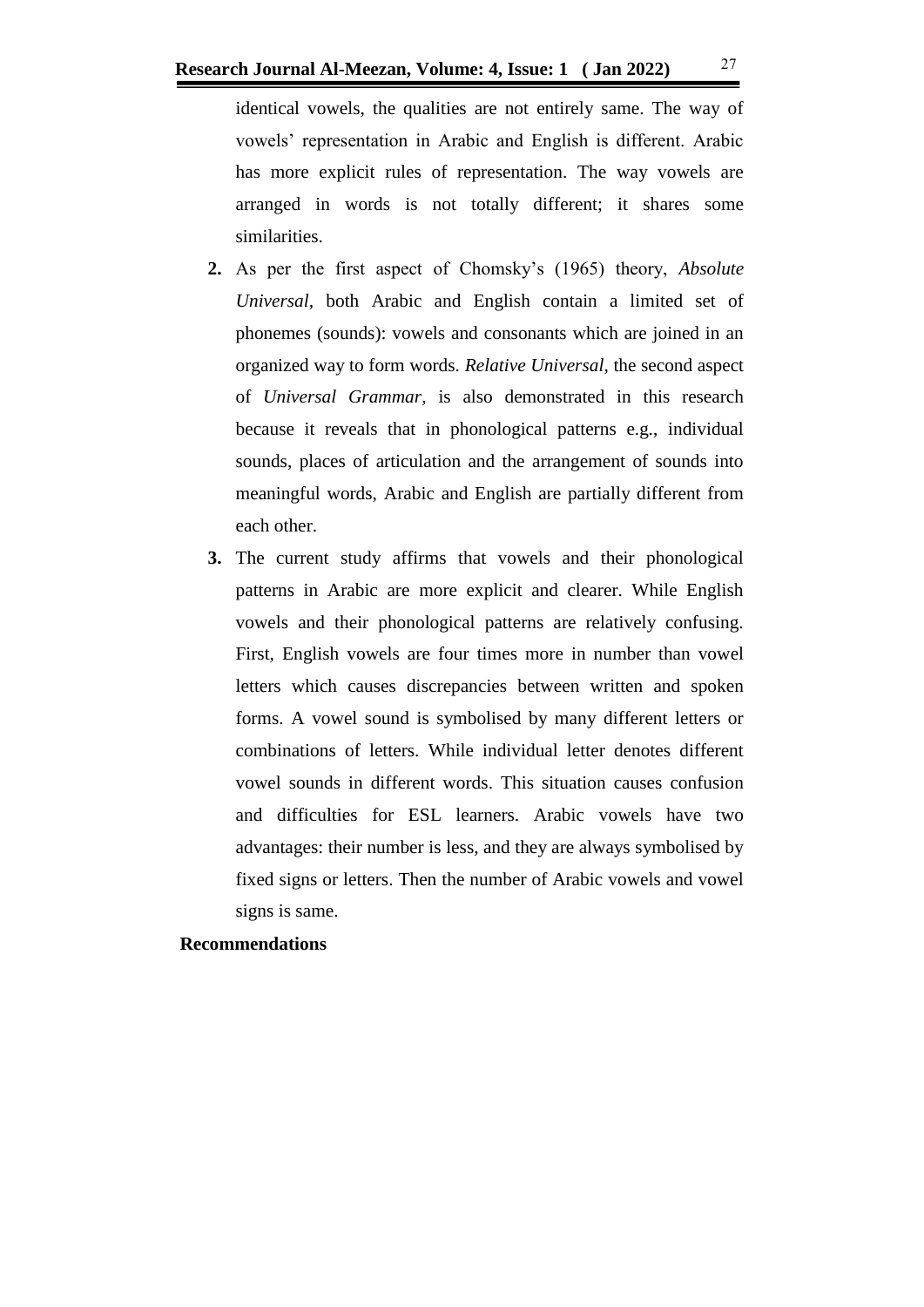- 1. English phonological patterns can be made explicit and easier by following Arabic model. For instance, diacritical signs can be introduced for English letters to determine when they represent a specific vowel sound.
- 2. Instead of using those signs all the time, they can be utilized only in education for foreign learners as in Arabic language, the signs are used for such purpose not for all the time.

# **Endnotes**

-

<sup>&</sup>lt;sup>1</sup> Rouag Meliani. "The Consonants Of Arabic And English." (1993)

*wa.amu.edu.pl/psicl/files/27/14Kopczynski-Meliani.pdf.* January 1. Accessed Octobor 13, 2014. http://wa.amu.edu.pl/psicl/files/27/14Kopczynski-Meliani.pdf.

<sup>2</sup> David Crystal. *English as a Global Language.* (Cambridge: Cambridge University Press, 1997)

<sup>3</sup> Diane Larsen-Freeman. *Techniques and Principles in Language Teaching.* (New York: Oxford University Press, 1983)

<sup>4</sup> Naveeda Fazal-Haq, "*Comparative Study of Phonology and Proverbs of Potohari and English Languages"* (PhD diss., National University of Modern Laguages Islamabad, 2001)

<sup>5</sup> Khadija Younus, "*Construction of Simple Sentences in English and Arabic. A Comparative Study"* (PhD diss., National University of Modern Laguages Islamabad, 2001)

<sup>6</sup> Liaqat Iqbal, "*Analysing Lexical Stress Patterns in Pashto and English in the light of Metrical Phonology"* (PhD diss., International Islamic University Islamabad, 2010)

<sup>7</sup> Habib-ur-Rahman, "*Comparison between Arabic and English Linguistics – A Historical Perspective"* (PhD diss., National University of Modern Languages Islamabad, 2007)

<sup>8</sup> Abdulghani A. Al-Hattami, "*A Phonetics and Phonological Study of the Consonants of English and Arabic"* (PhD diss., Hodeidah University 2000)

<sup>9</sup> Daniel Jones. *An outline of English Phonetics.* (London: Cambridge University Press, 1918)

<sup>10</sup> Peter Roach. *English Phonetics and Phonology.* (New York: Cambridge University Press, 1983)

<sup>11</sup> Abdur Rahman Khan Makki. *Fawaid i Makkiya.* (Rawalpindi: Al Habib Qirat Academy Chaklala Road, August 2012)

<sup>12</sup> Noam Chomsky. *Cartesian Linguistics.* (New York: Harper and Row. Reprint, 1965)  $13$  Ibid

<sup>14</sup> Shikaripur N. Sridhar. *Contrastive analysis, error analysis and interlanguage.* (London: Cambridge University Press, 1980)